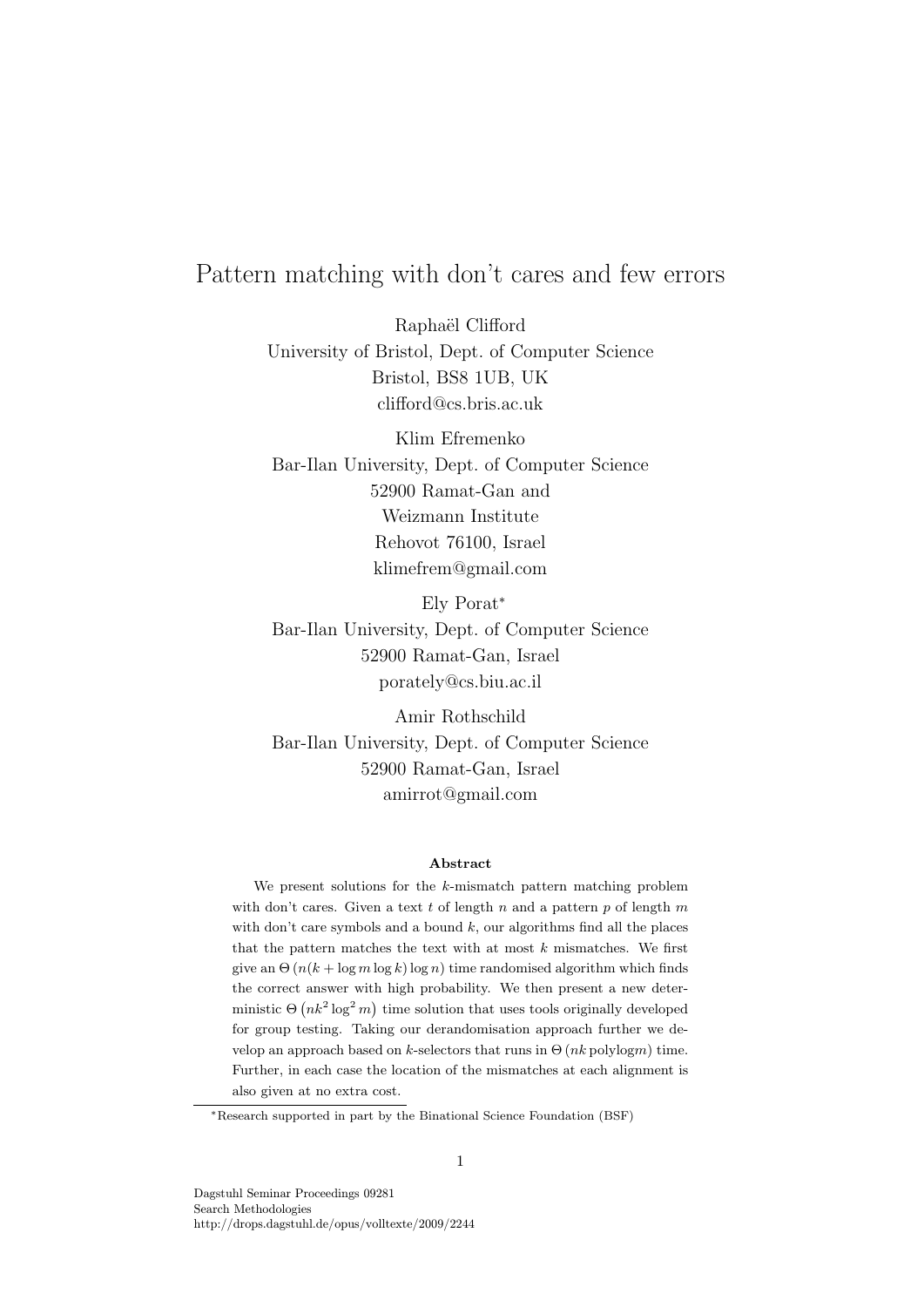### <span id="page-1-2"></span>1 Introduction

In this paper we consider string matching under the widely used Hamming distance and in particular a bounded version of this problem which we call  $k$ mismatch with don't cares. Given a text t of length n and a pattern p of length m both possibly containing single character promiscuously matching or *don't care* symbols and a bound  $k$ , the problem is to find all the places that the pattern matches the text with at most  $k$  mismatches. If the distance is greater than  $k$ , the algorithm need only report that fact and not give the actual Hamming distance.

The problem of finding all the occurrences of a given pattern of length  $m$ in a text  $t$  of length  $n$  is a classic problem in computer science and can be solved in  $\Theta(n)$  time [\[BM77,](#page-16-0) [KMP77\]](#page-18-0). The problem of determining the time complexity of exact matching with optional single character don't care symbols has also been well studied. Fischer and Paterson [\[FP74\]](#page-17-0) presented the first solution based on fast Fourier transforms (FFT) with an  $\Theta(n \log m \log |\Sigma|)$  time algorithm in [1](#page-1-0)974<sup>1</sup>, where  $\Sigma$  is the alphabet that the symbols are chosen from. Subsequently, the major challenge has been to remove this dependency on the alphabet size. Indyk [\[Ind98\]](#page-17-1) gave a randomised  $\Theta(n \log n)$  time algorithm which was followed by a simpler and slightly faster  $\Theta(n \log m)$  time randomised solu-tion by Kalai [\[Kal02\]](#page-18-1). In 2002, the first deterministic  $\Theta(n \log m)$  time solution was given [\[CH02\]](#page-16-1) which was then further simplified in [\[CC07\]](#page-16-2).

The key observation given by [\[CC07\]](#page-16-2) but implicit in previous work is that for numeric strings, if there are no don't care symbols then for each alignment of the pattern with respect to the text  $1 \leq i \leq n-m+1$  we can calculate

<span id="page-1-1"></span>
$$
\sum_{j=1}^{m} (p_j - t_{i+j-1})^2 = \sum_{j=1}^{m} (p_j^2 - 2p_j t_{i+j-1} + t_{i+j-1}^2)
$$
 (1)

in  $\Theta(n \log m)$  time using FFTs. Wherever there is an exact match this sum will be exactly 0. If  $p$  and  $t$  are not numeric, then an arbitrary one-to-one mapping can be chosen from the alphabet to the set of positive integers N. In the case of matching with don't cares, each don't care symbol in  $p$  or  $t$  is replaced by a 0 and the sum is modified to be

$$
\sum_{j=1}^{m} p'_j t'_{i+j-1} (p_j - t_{i+j-1})^2
$$

where  $p'_{j} = 0$  ( $t'_{i} = 0$ ) if  $p_{j}$  ( $t_{i}$ ) is a don't care symbol and 1 otherwise. This sum equals 0 if and only if there is an exact match with don't cares and can

<span id="page-1-0"></span><sup>&</sup>lt;sup>1</sup>Throughout this paper we assume the RAM model with multiplication when giving the time complexity of the FFT. This is in order to be consistent with the large body of previous work on pattern matching with FFTs.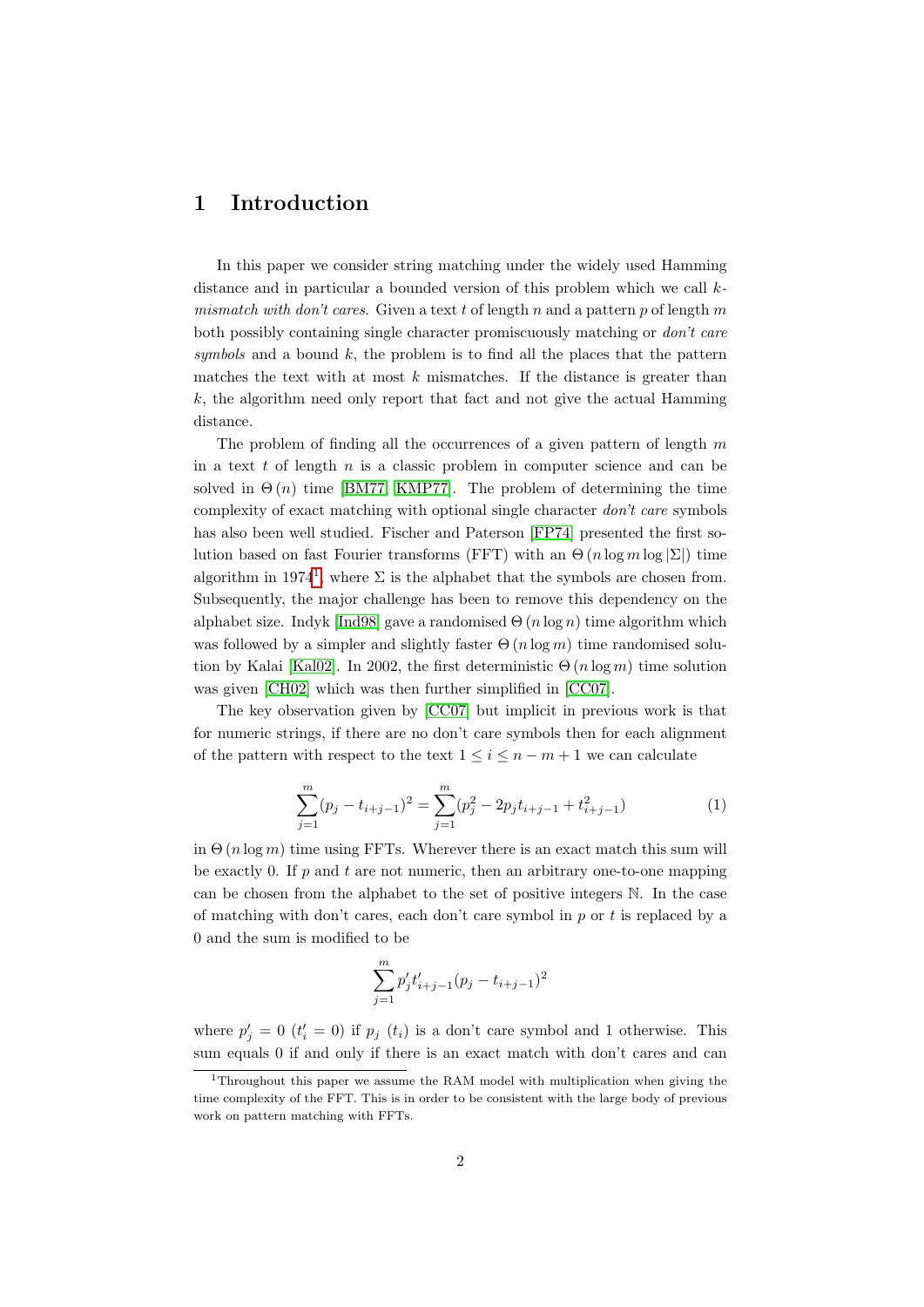also be computed in  $\Theta(n \log m)$  time using FFTs.

#### 1.1 Related work and previous results

Much progress has been made in finding fast algorithms for the  $k$ -mismatch problem without don't cares over the last 20 years.  $\Theta(n\sqrt{m \log m})$  time solutions for the k-mismatch problem based on repeated applications of the FFT were given independently by both Abrahamson and Kosaraju in 1987 [\[Abr87,](#page-16-3) [Kos87\]](#page-18-2). Their algorithms are in fact independent of the bound k and report the Hamming distance at every position irrespective of its value. In 1985 Landau and Vishkin gave a beautiful  $\Theta(nk)$  algorithm that is not FFT based which uses constant time lowest common ancestor (LCA) operations on the suffix tree of p and t [\[LV86\]](#page-18-3). This was subsequently improved in [\[ALP04\]](#page-16-4) to  $\Theta(n\sqrt{k \log k})$  time by a method based on filtering and FFTs again. Approximations within a multiplicative factor of  $(1 + \epsilon)$  to the Hamming distance can also be found in  $O(n/\epsilon^2 \log^c m)$  time, where the exact value of c depends on whether the algorithm is deterministic or randomised [\[Kar93\]](#page-18-4) .

For a more limited version of the  $k$ -mismatch problem with don't cares, where don't cares are only permitted in either the pattern or text, but not both, a filtering algorithm has been developed which runs in  $O(nm^{1/3}k^{1/3}\log^{2/3}m)$ time [\[CP07\]](#page-17-2). A variant of the edit-distance problem (see e.g. [\[LV85\]](#page-18-5)) called the k-difference problem with don't cares was considered in [\[Aku95\]](#page-16-5). Progress has also been made recently on the related problem of indexing with errors and don't cares  $[CGL04, CLS+06]$  $[CGL04, CLS+06]$  $[CGL04, CLS+06]$ .

To the authors' knowledge, no previous efficient algorithms have been given to date for the k-mismatch problem with don't cares. However, the  $\Theta(n\sqrt{m \log m})$  divide and conquer algorithm of Kosaraju and Abrahamson can be easily extended to handle don't cares in both the pattern and text with little extra work. This is because the algorithm counts matches and not mismatches. First we count the number of non don't care matches at each position is in  $\Theta(n\sqrt{m\log m})$  time. Then we need only subtract this number from the maximum possible number of non don't care matches in order to count the mismatches. To do this we create a new pattern string  $p'$  so that  $p'_j = 1$  if  $p_j$  is not a don't care and  $p_j = 0$  otherwise. A new text string t' is also made in the same way. The cross-correlation of  $p'$  and  $t'$  now gives us the maximum number of non don't care matches possible at each position. This single cross-correlation calculation takes  $\Theta(n \log m)$  time. Therefore the overall running time remains  $\Theta(n\sqrt{m\log m}).$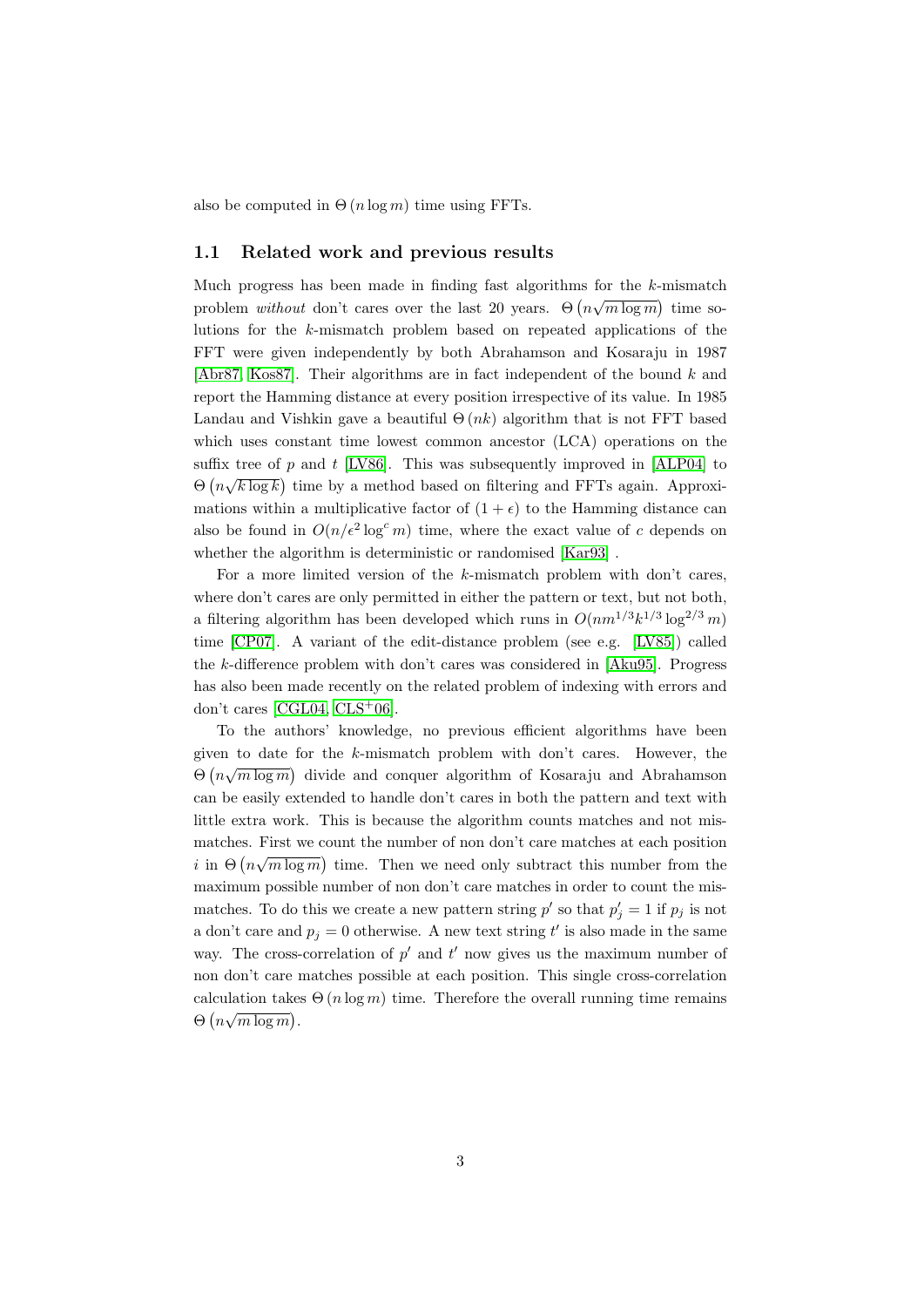## 2 Our results

We present fast randomised solutions for the  $k$ -mismatch problem with don't cares. This problem does not appear to be amenable to any of the recent methods for solving the corresponding problem without don't cares. For example, the LCA based technique of Landau and Vishkin [\[LV86\]](#page-18-3) requires the use of suffix trees to find longest common prefix matches between strings in constant time. It is not known how to find longest common prefixes in even sublinear time when arbitrary numbers of don't cares are allowed. Similarly, it does not appear to be possible to apply filtering methods such as those in [\[ALP04\]](#page-16-4) when don't cares are permitted in both the pattern and the text.

We give two new algorithms that overcome these obstacles and provide substantial improvements to the known time complexities of the problem. We present a randomised algorithm in Section [4](#page-4-0) that runs in  $\Theta(n(k + \log m \log k) \log n)$  time and gives the correct answer with high probability. The basic technique is to repeatedly sample subpatterns of  $p$  and find the positions of single mismatches in the text. A subpattern is simply a copy of the pattern with some positions set to the don't care character. In order to count the total number of mismatches overall we are also required at each stage to find the position and values of all the mismatches found so far.

We then give a deterministic algorithm in Section [5](#page-12-0) that runs in  $\Theta(nk^2\log^2 m)$  time. This algorithm uses a recent group testing result in a novel way, not as a stand alone tool, but rather as a derandomisation scheme. The testing scheme allows us to effectively choose subpatterns deterministically which in turn give us the required single mismatches. Combining the results of these tests enables us to find the locations of the mismatches and also to check that none has been missed out. Finally we discuss the use of k-selectors instead of group testing and show that a deterministic  $\Theta(nk \text{ polylog}m)$  time solution to the k-mismatch problem with don't cares can be found.

### 3 Preliminaries

Let  $\Sigma$  be a set of characters which we term the *alphabet*, and let  $\phi$  be the don't care symbol. Let  $t = t_1 t_2 ... t_n \in \Sigma^n$  be the text and  $p = p_1 p_2 ... p_m \in \Sigma^m$ the pattern. Both the pattern and text may also include  $\phi$  in their alphabet depending on the problem definition. The terms *symbol* and *character* are used interchangeably throughout. Similarly, we will sometimes refer to a location in a string and synonymously at other times a position.

• Define  $HD(i)$  to be the Hamming distance between p and  $t[i, \ldots, i+m-1]$ and define the don't care symbol to match any symbol in the alphabet.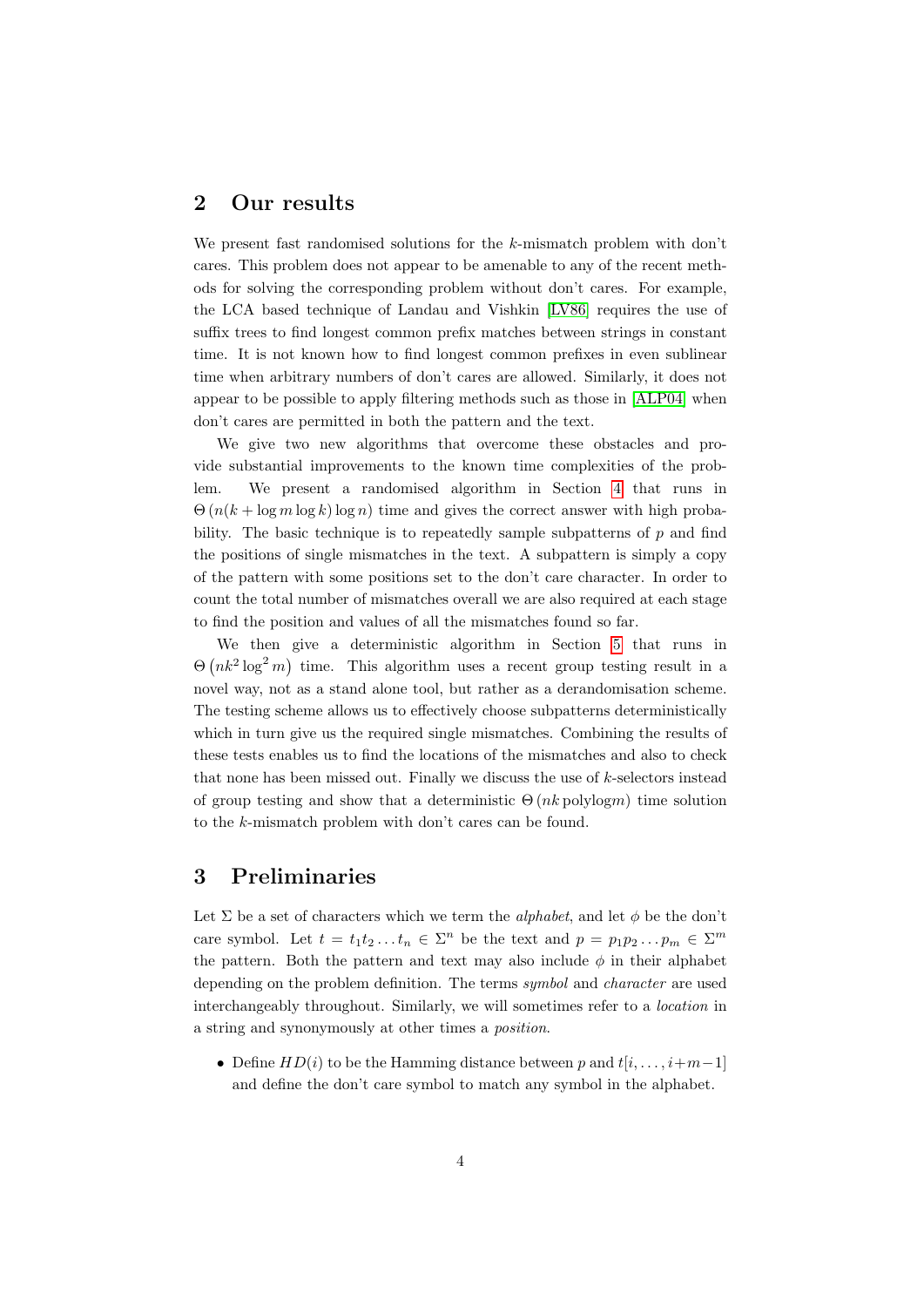- Define  $HD_k(i) = \begin{cases} HD(i) & \text{if } HD(i) \leq k \end{cases}$ ⊥ otherwise
- We say that there is a k-mismatch between  $p$  and  $t$  at alignment  $i$  if  $HD_k(i) \neq \bot.$

Our algorithms make extensive use of the fast Fourier transform (FFT). An important property of the FFT is that in the RAM model, the cross-correlation,

$$
(t \otimes p)[i] \stackrel{\text{def}}{=} \sum_{j=1}^{m} p_j t_{i+j-1}, \ \ 0 \le i \le n-m+1,
$$

can be calculated accurately and efficiently in  $\Theta(n \log n)$  time (see e.g. [\[CLR90\]](#page-17-4), Chapter 32). By a standard trick of splitting the text into overlapping substrings of length 2m, the running time can be further reduced to  $\Theta(n \log m)$ . We will often assume that the text is of length  $2m$  in the presentation of an algorithm or analysis and that the reader is familiar with this splitting technique.

### With high probability

The main results presented in this paper are for randomised algorithms which give the correct answer with high probability. This term is used with varying meanings in the literature and our use provides particularly strict bounds. The motivation for our definition lies in the assumption that any pattern matching algorithm may be applied a large (typically polynomial) number of times over varying data sets. In this situation, it is desirable that the bounds on the probability of failure will still hold.

**Definition 3.1** We say that an algorithm outputs the correct answer with high probability or whp in time  $\Theta(f(n))$  if for every  $\alpha \geq 1$ , there exists a value  $c_{\alpha} > 0$  depending on  $\alpha$ , such that after  $\Theta(f(n))$  time, the algorithm outputs the correct answer with probability at least  $1 - \frac{c_{\alpha}}{n^{\alpha}}$ . Note that the constant in the  $\Theta$ notation may also depend on  $\alpha$ .

## <span id="page-4-0"></span>4 Randomised k-mismatch

The overall strategy is to repeatedly sample single mismatches using a fast solution for the 1-mismatch problem with don't cares. This is achieved by effectively masking out a number of positions in the pattern with don't care symbols, thus making it likely that exactly one of the remaining positions will result in a mismatch. In this way, we can sample single mismatches even when the true Hamming distance may be considerably larger.

We call such a masked version of the pattern a subpattern. A number of subpatterns will be chosen at random and for each one, the 1-mismatch pattern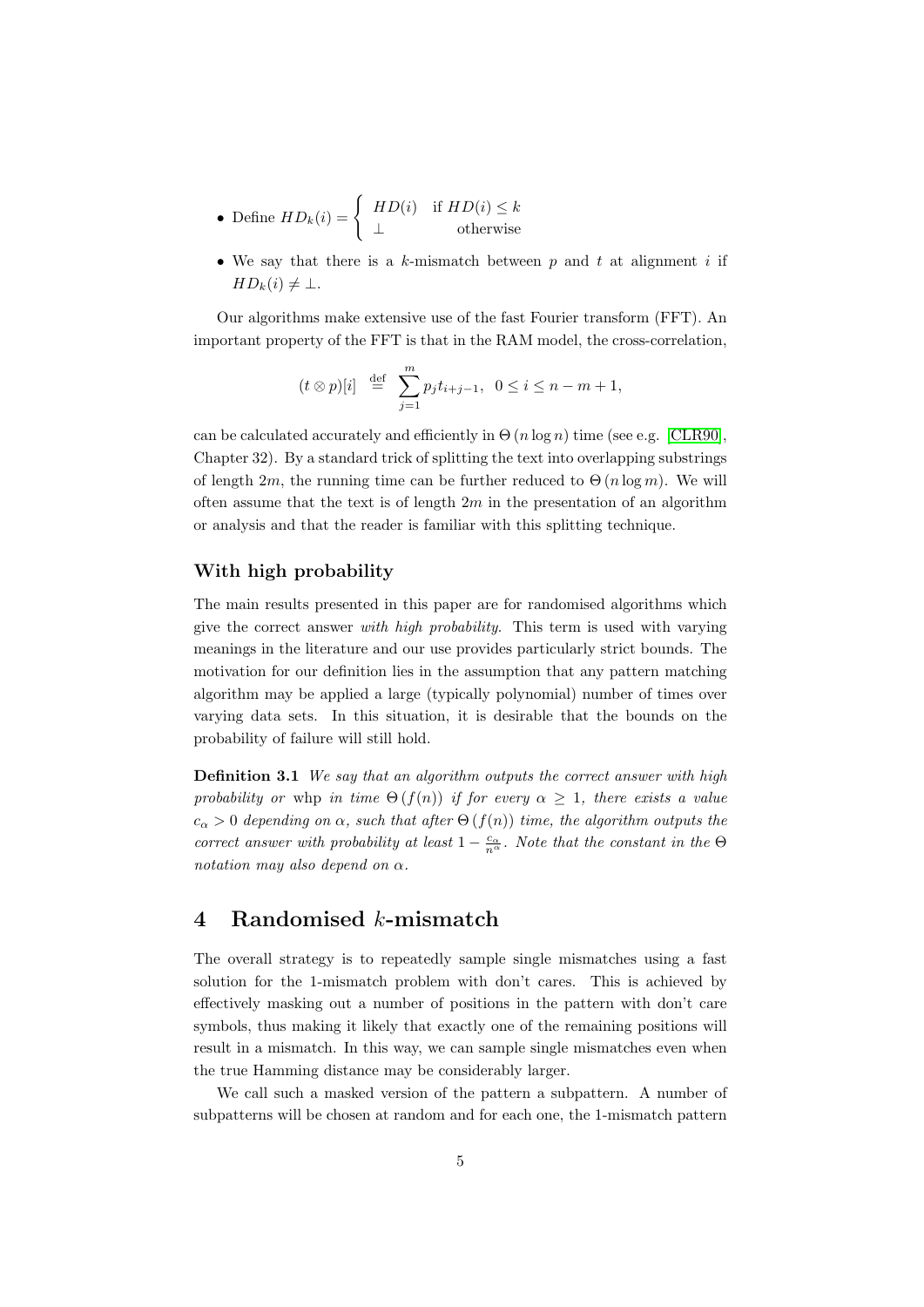matching algorithm is performed. Each 1-mismatch operation will tell us the location of a mismatch with the subpattern if one occurs, at each position in the text. We will show that after  $\Theta(k \log n)$  iterations, all of the mismatches at each alignment that has up to  $k$  mismatches, will have been identified and counted whp. As each 1-mismatch stage takes  $\Theta(n \log m)$  time the overall running time of the algorithm is  $\Theta(nk \log m \log n)$ . We will then show how to reduce the running time further by recursively halving the number of sampling iterations.

#### 1-mismatch

The 1-mismatch problem is to determine in which alignments  $p$  and  $t$  have exactly one mismatch and to identify the location of the mismatch for each such alignment. More formally we wish to find all i s.t.  $HD(i) = 1$  and for each such i, find the unique position i' s.t.  $p[i'-i+1] \neq t[i']$ . The method that we employ is to modify Equation [1](#page-1-1) to give us the required information. The method is shown in Algorithm [1.](#page-5-0) For simplicity of notation, here and for the rest of the paper we write  $\Sigma_j$  instead of  $\Sigma_{j=1}^m$  and  $p'$  and  $t'$  are defined as in Section [1.](#page-1-2) [n] is further defined to be the set of integers  $\{1, \ldots, n\}$ .

<span id="page-5-0"></span>**Input:** Pattern  $p$ , text  $t$ **Output:**  $B[i]$  contains mismatch location in t for each alignment where  $HD(i) = 1$ Compute array  $A_0[i] = \sum_j (p_j - t_{i+j-1})^2 p'_j t'_{i+j-1};$ Compute array  $A_1[i] = \sum_j (i+j-1)(p_j - t_{i+j-1})^2 p'_j t'_{i+j-1};$ foreach  $i \in [n]$  do  $\mathbf{if}\,\,A_0[i]\neq 0\,\,\mathbf{then}$  $B[i] \leftarrow A_1[i]/A_0[i];$ else  $\lfloor B[i] \leftarrow$  No\_Mismatch; foreach  $i \in [n]$  s.t.  $B[i] \neq No$ *Mismatch* do **if**  $(p[B[i] - i + 1] - t[B[i]])^2 ≠ A_0[i]$  then  $|B[i] \leftarrow \text{More\_Then\_1\_Mismatch};$ 

Algorithm 1: 1-mismatch

For any i where there are no mismatches between p and  $t[i, \ldots, i + m - 1]$ , both  $A_0[i] = 0$  and  $A_1[i] = 0$ . If there is exactly one mismatch then  $B[i]$  is its location in t. The check is to ensure that the value of  $B[i]$  came from no more than 1 mismatch. The following Lemma gives the correctness and time complexity of the algorithm.

**Lemma 4.1** Algorithm [1](#page-5-0) solves the 1-mismatch problem in  $\Theta(n \log m)$  time.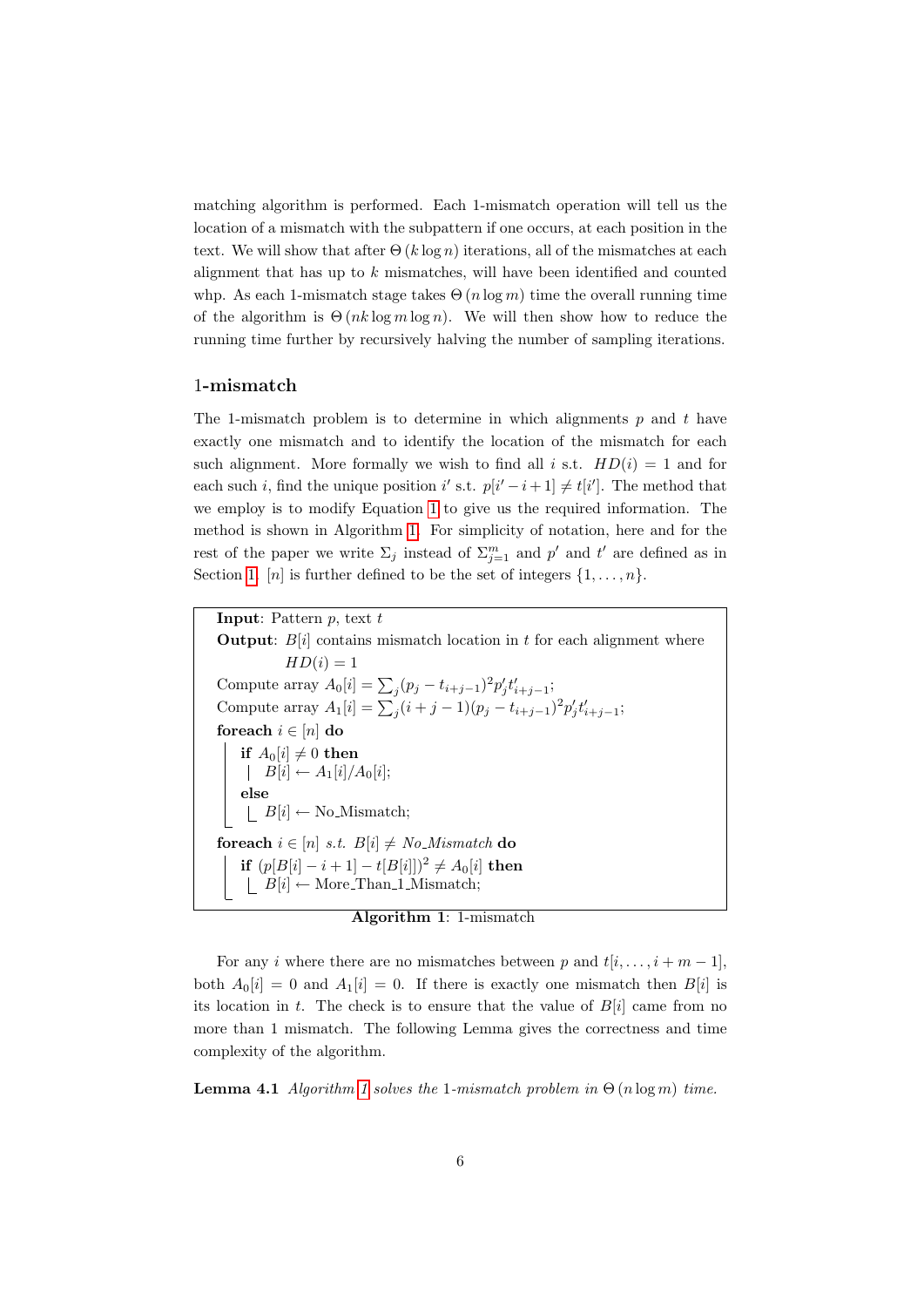**Proof:** For a fixed alignment i of the text with respect to the pattern, there are three cases for Algorithm [1:](#page-5-0)

- 1.  $HD(i) = 0 \Rightarrow A_0[i] = 0$  and  $B[i]$  is correctly set to No\_Mismatch.
- 2.  $HD(i) = 1 \Rightarrow$  There is exactly one mismatch at some position  $\ell$ . Therefore  $A_0[i] = (p_{\ell-i+1} - t_{\ell})^2$  and  $A_1[i] = \ell(p_{\ell-i+1} - t_{\ell})^2$ . Therefore  $B[i] =$  $A_1[i]/A_0[i] = \ell$  which gives the location of the mismatch in t.
- 3.  $HD(i) > 1 \Rightarrow (p[B[i] i + 1] t[B[i]])^2 < A_0[i]$ . Therefore  $B[i]$  is correctly set to More\_Than\_1\_Mismatch.

The overall running time of Algorithm [1](#page-5-0) is dominated by the time taken to perform the FFTs needed in order to compute  $A_0$  and  $A_1$ . Therefore the running time is  $\Theta(n \log m)$ .

### Sampling and Matching

We now show how Algorithm [1](#page-5-0) can be repeatedly applied to random subpatterns of p to solve the full k-mismatch problem. Each subpattern  $p^*$  is chosen at random by sampling locations  $j$  uniformly at random from the pattern.

The sampling rate is set to  $1/k$  so that the average number of selected locations is  $m/k$ . A subpattern  $p^*$  is created by setting  $p_j^* = p_j$  for those chosen locations. We set the characters of all other positions in  $p^*$  to be the don't care symbol and ensure  $|p^*| = |p|$ .

We then run the 1-mismatch algorithm using  $p^*$  and  $t$ . This whole "sample" and match" process is repeated  $\Theta(k \log n)$  times, each time keeping record of where any single mismatch occurs for each index  $i$  in the text. Algorithm [2](#page-6-0) sets out the main steps.

<span id="page-6-0"></span>**Input:** Pattern  $p$ , text  $t$  and an integer  $k$ **Output**:  $O[i] = HD_k(p, t[i, \ldots, i + m - 1])$ for  $times = 1$  to  $\Theta(k \log n)$  do /\* Sample and Match stage \*/ Sample subpattern  $p^*$  with sample rate  $1/k$ ; 1-mismatch $(p^*, t)$ ;  $L[i] \leftarrow$  total number distinct mismatches found at alignment *i*;  $/*$  Checking stage  $*/$ Check at each position  $i$  in  $t$  that all mismatches were found;  $O[i] \leftarrow L[i]$ , if all mismatches found, otherwise  $O[i] \leftarrow \perp$ ; Algorithm 2: Randomised k-mismatch with don't cares

**Theorem 4.2** Algorithm [2](#page-6-0) computes  $HD_k(i)$  for all locations i whp.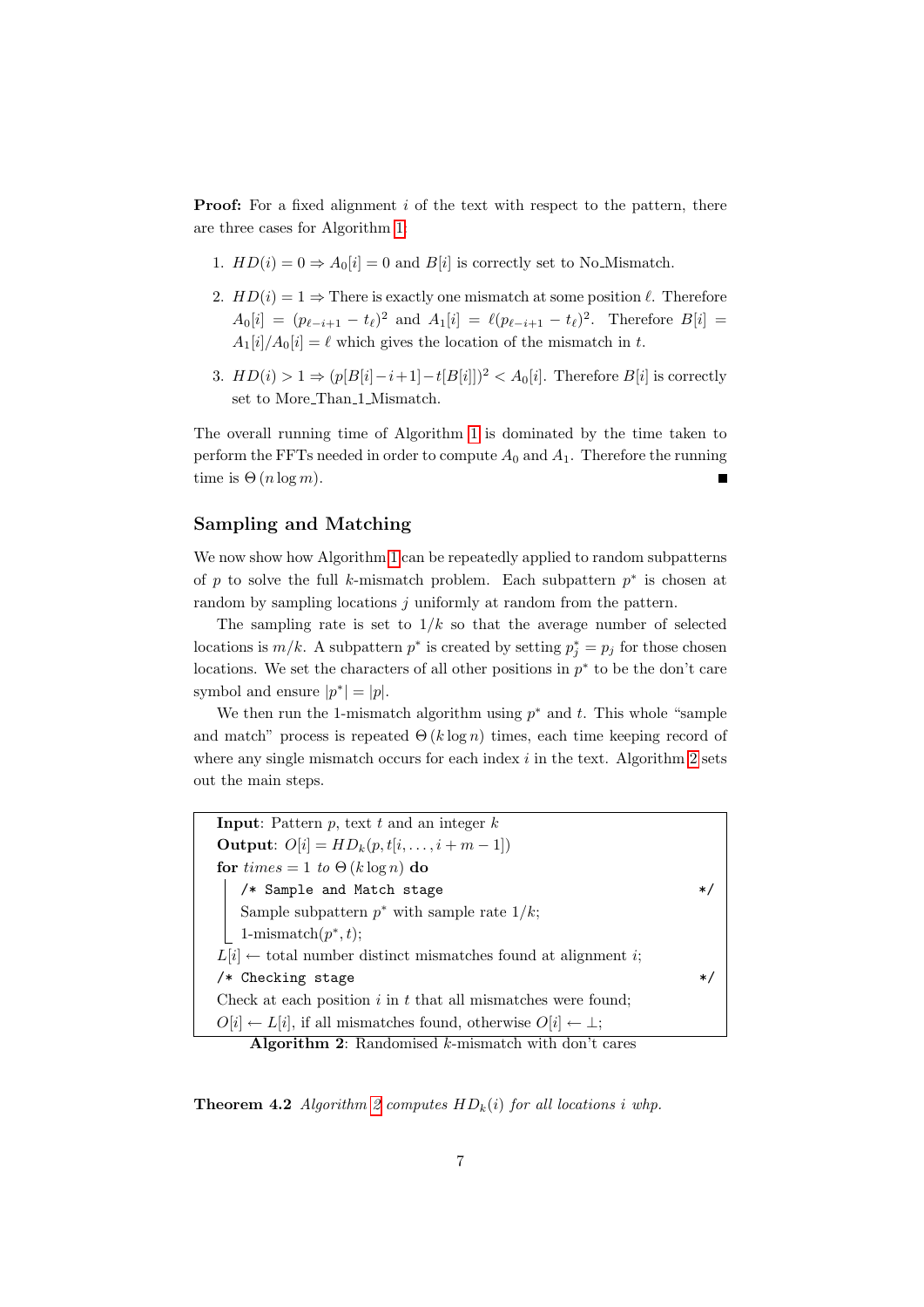Proof: We first analyse the algorithm for a single alignment of the pattern and text and show that if there are no more than  $k$  mismatches, the Hamming distance is correctly computed whp. By adding a final checking stage, we then show that this probabilistic bound is sufficient to show that  $HD_k(i)$  will be correctly computed for all alignments  $i$  whp.

Suppose  $d = HD(i) \leq k$ , and let  $i_1, ..., i_d$  be the locations of the mismatches. We focus wlog, on a single mismatch  $i_1$ . The sample and match stage will find mismatch  $i_1$  if and only if  $p^*[i_j] = \phi$  for all  $j > 1$  and  $p^*[i_1] = p[i_1]$ . The probability of this event happening is  $((k-1)/k)^{k-1}/k$  which is bounded below by  $1/ek$  for all  $k > 2$ .

Therefore, the probability that  $\Theta(k \log n)$  iterations will not find  $i_1$  is at most  $(1 - \frac{1}{ek})^{\Theta(k \log n)} \leq n^{-c}$ , for some value c which grows linearly with the number of iterations of the sample and match stage. Thus,  $i_1$  will be found whp after  $\Theta(k \log n)$  iterations. Hence, according to the union bound, all mismatch positions  $i_j$  will also be found whp after  $\Theta(k \log n)$  iterations.

It remains to show we can determine if the Hamming distance is in fact greater than k as the algorithm so far relies on the assumption that  $HD(i)$  <  $k$ . This is performed by an extra checking stage which checks to see if all the mismatches at a given location have been found. An important feature of Algorithm [1](#page-5-0) is that it gives us not only the location  $\ell$  of the error but also the value  $A_0[\ell-i+1] = (p_{\ell-i+1} - t_\ell)^2$  for each i where there is a 1-mismatch. If we first compute  $C[i] = \sum_j (p_j - t_{i+j-1})^2 p'_j t'_{i+j-1}$  for all *i*, then we can "correct" this cross-correlation for each distinct 1-mismatch using the value of  $A_0[i]$  found during the running of 1-mismatch. For each iteration of 1-mismatch that results in a new mismatch being found at position i, we subtract the value of  $A_0[i]$  from  $C[i]$ . In this way, we can check whether we have found all the mismatches at a given position by keeping track of which mismatches have been seen before, using a binary search tree for example. The time required to perform insertions and lookups in the binary search trees is subsumed by the time required to perform each cross-correlation calculation and so does not affect the overall time complexity of the algorithm.

We now know that if  $C[i] \neq 0$  after correcting all the up to k different mismatches found at some position i, then whp there is no  $k$ -mismatch at that position. Notice that if exactly  $k$  mismatches have been found at position  $i$ , then  $C[i] \neq 0$  implies with certainty that  $HD(i) > k$ .

The following Theorem gives the running time of the algorithm.

**Theorem 4.3** Algorithm [2](#page-6-0) runs in  $\Theta(nk \log m \log n)$  time.

**Proof:** The algorithm runs  $\Theta(k \log n)$  sample and match iterations, each taking  $\Theta(n \log m)$  time to compute. After that, it goes over the array  $C =$  $\sum_j (p_j - t_{i+j-1})^2 p'_j t'_{i+j-1}$  and checks for each location i whether the distinct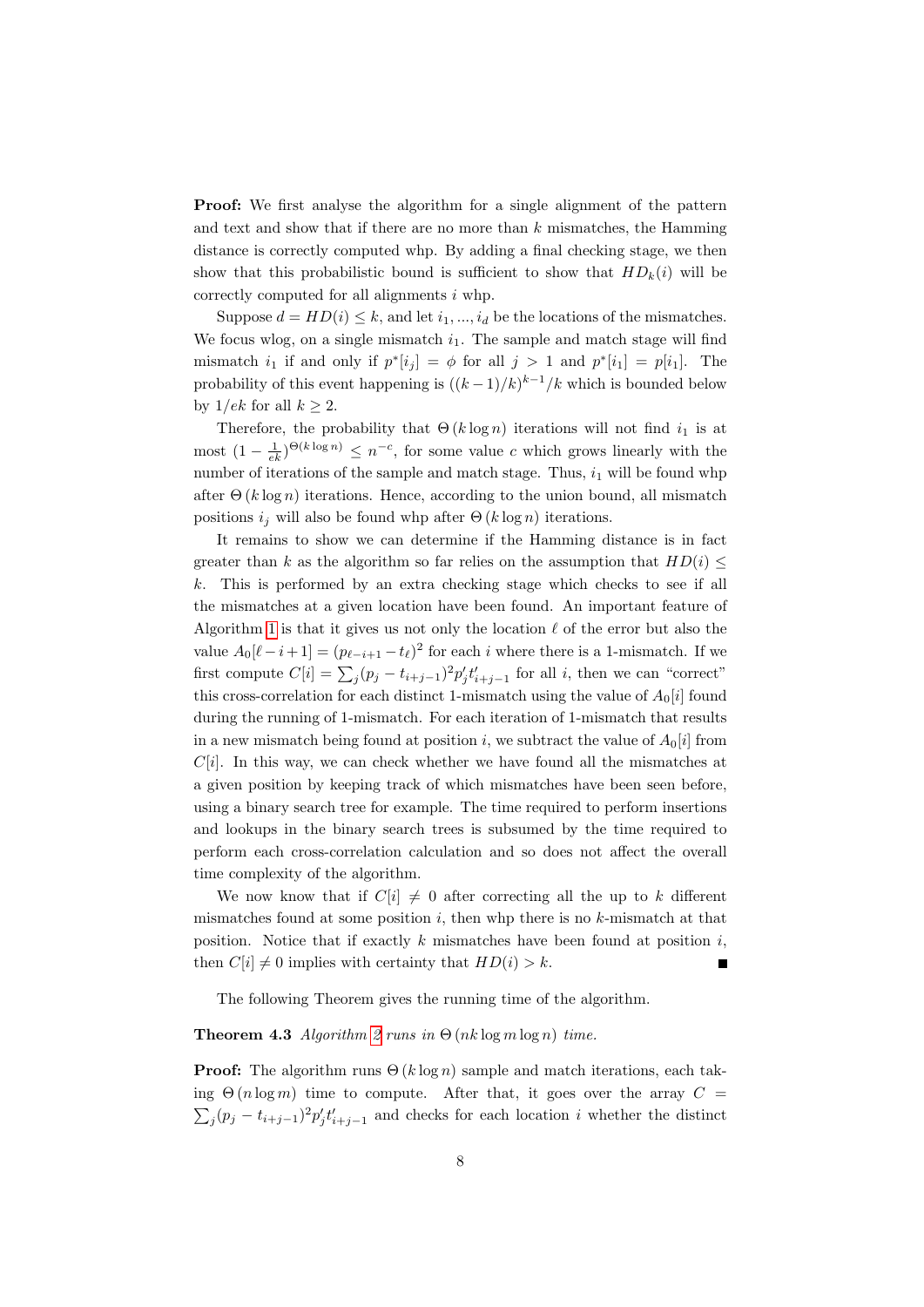mismatch contributions sum up to  $C[i]$ . This is done in  $\Theta(n \log m + nk \log k)$ time. Therefore, the overall running time of Algorithm [2](#page-6-0) is  $\Theta(nk \log m \log n)$ .

### An  $\Theta(n(k + \log m \log k) \log n)$  time recursive algorithm

We now show how to improve the time complexity of the previous algorithm from  $\Theta$  ( $nk \log m \log n$ ) to  $\Theta$  ( $n(k + \log m \log k) \log n$ ). The approach is recursive and requires us to halve the number of mismatches we are looking for at each turn. To simplify the explanation consider the worst case, where the number of mismatches at a alignment is at least  $k$ . If the number of mismatches is less than  $k$ , then the algorithm can only find the mismatches more quickly and so the bounds given still hold.

Our improved algorithm will work in  $\log k$  recursive stages. At stage s, the algorithm will whp have found all but at most  $k_s = 2^{-s}k$  mismatches in any alignment j assuming  $HD(j) \leq k$ . We will show how to effectively ignore all previously found mismatches when performing the 1-mismatch algorithm. The main motivation behind this approach is the observation that when sampling, it is the final mismatch that will take the longest to find. However, in our approach, by being able to disregard the contribution of previously found mismatches to the cross-correlations, the final mismatch becomes the easiest to find thus giving us our desired speedup.

Algorithm [3](#page-8-0) gives an outline of the recursive  $k$ -mismatch algorithm. In this algorithm we will also have to maintain a second data structure,  $E$ , containing the same set of previously found distinct mismatches. However, in this case the data structure is to be implemented differently than before. The mismatches are held in an array of lists. The array has size  $m$  and list  $j$  in this array will contain all mismatches found so far that occur between the text and location  $j$ of the pattern,  $p_i$ . The total size can not be greater than  $nk$  as we only consider at most  $k$  mismatches per position in the text. We initialise  $E$  to be empty as a first step of the algorithm.

<span id="page-8-0"></span>Our solution to the problem of disregarding the contributions of previously found mismatches is to correct the sums in arrays  $A_0$  and  $A_1$  prior to their being used. We show the modified self-correcting 1-mismatch algorithm in Algorithm [4.](#page-8-1)

<span id="page-8-1"></span>We will next show that our overall scheme answers the  $k$ -mismatch problem correctly whp. Lemma [4.5](#page-10-0) shows that we can find  $k_s/2$  of the required mismatches using  $\Theta(k_s + \log n)$  executions of the Algorithm [4.](#page-8-1) The proof of this Lemma employs Theorem [4.4](#page-8-2) which is a version of a Chernoff-Hoeffding bound (see e.g. [\[AS01\]](#page-16-7) for standard versions of these bounds).

#### <span id="page-8-2"></span>Theorem 4.4 (Chernoff bound - error relative to 1st moment)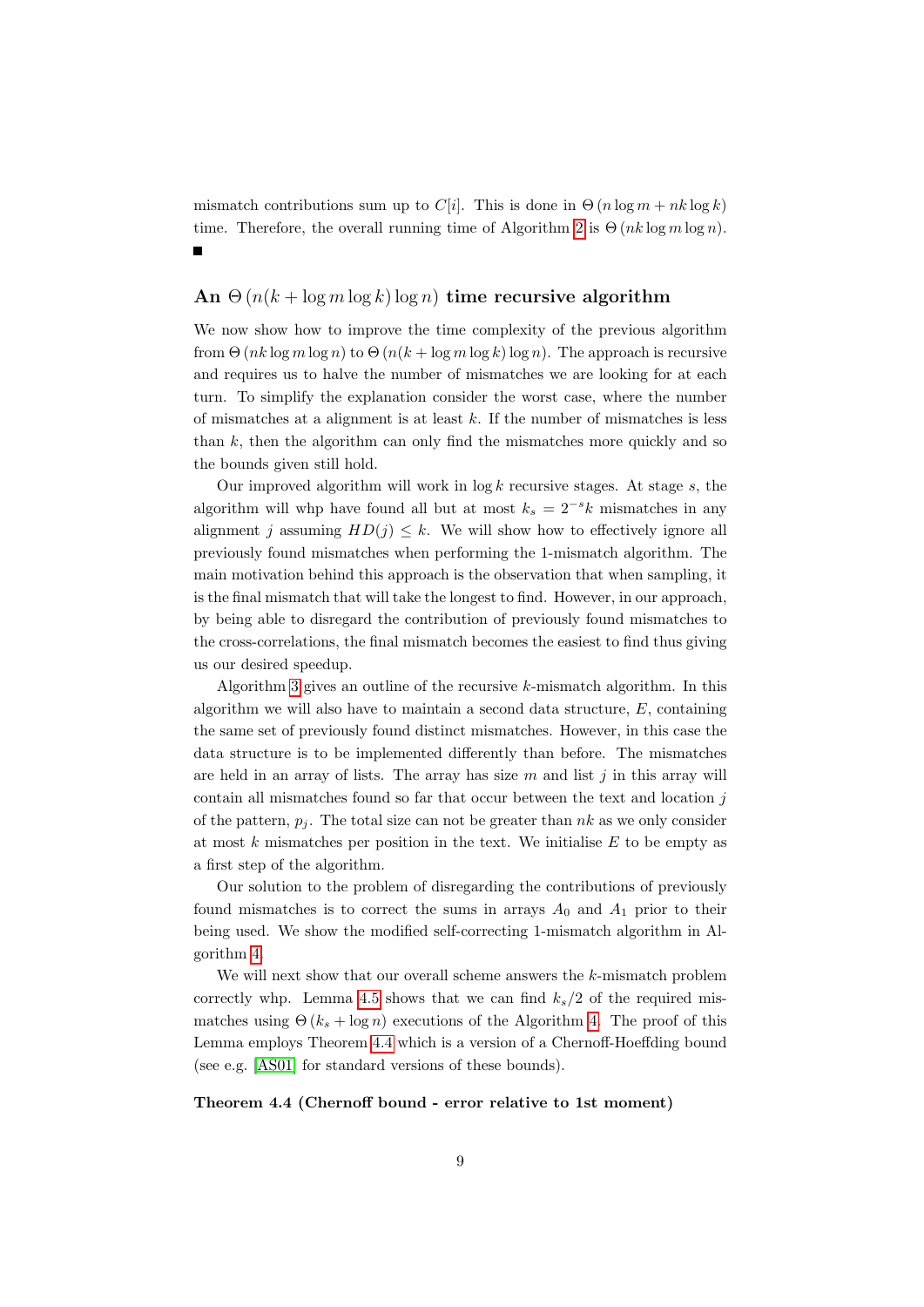**Input:** Pattern  $p$ , text  $t$ Output:  $O[i] = HD_k(p, t[i, \ldots, i + m - 1])$  $/* E$  holds all previously found mismatches  $*$  / Initialise  $E$ ; Set  $k_0 = k$ ; for  $s = 0$  to  $\log k$  do for times = 1 to  $\Theta(k_s + \log n)$  do /\* Sample and Match stage \*/ Sample a subpattern  $p^*$  with sample rate  $1/k_s$  from p; Algorithm  $4(p^*, t, E);$ Update  $E$  according to the mismatches found in these iterations;  $k_{s+1} = k_s/2;$ Let  $L[i]$  = total number distinct mismatches found at alignment *i*;  $/*$  Checking stage  $*/$ Check at each position  $i$  in  $t$  that all mismatches were found;  $O[i] = L[i]$ , if all mismatches found, otherwise  $O[i] = \perp$ ;

Algorithm 3: Faster recursive randomised k-mismatch with don't cares

**Input:** Pattern  $p$ , text  $t$ , previously discovered mismatches  $E$ Output: Array B, containing the location of the mismatch in each alignment where there is one mismatch not yet discovered Compute array  $A_0[i] = \sum_j (p_j - t_{i+j-1})^2 p'_j t'_{i+j-1};$ Compute array  $A_1[i] = \sum_j (i+j-1)(p_j - t_{i+j-1})^2 p'_j t'_{i+j-1};$ foreach  $i \in [n]$ do Correct  $A_0[i]$  and  $A_1[i]$  according to E; if  $A_0[i] \neq 0$  then  $B[i] = A_1[i]/A_0[i];$ else | let  $B[i] = \text{No}\_$ Mismatch; foreach  $i \in [n]$  s.t.  $B[i] \neq No$ -Mismatch do **if**  $(p[B[i] - i + 1] - t[B[i]])^2 ≠ A_0[i]$  then  $B[i] = \text{More\_than\_1\_Mismatch};$ 

Algorithm 4: Self-correcting 1-mismatch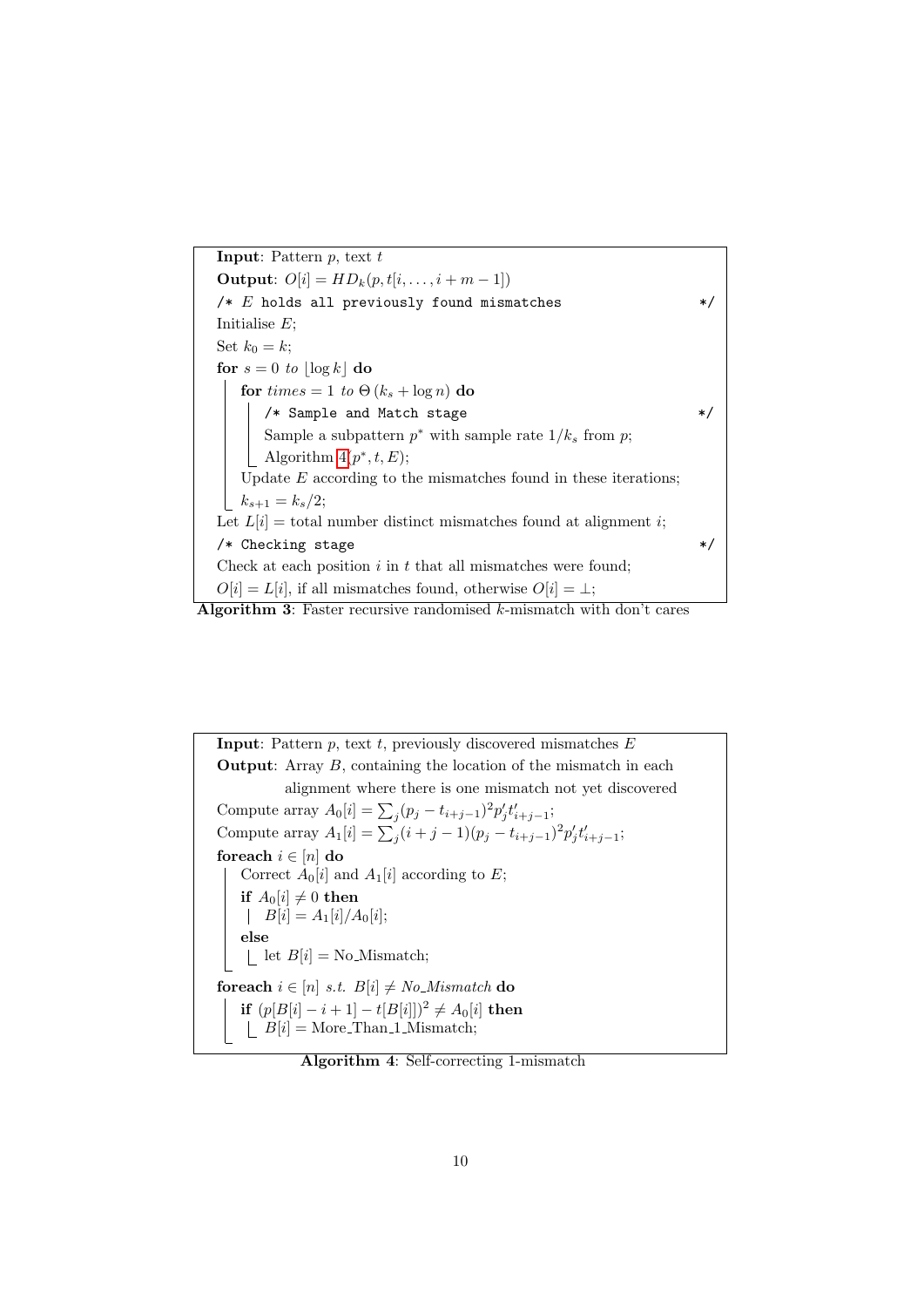Assume random variables  $X_1, ..., X_m$  are i.i.d. and  $X_i \in [0,1]$ . Let  $\mu = E(X_i)$ . Then

$$
Pr\left(\frac{1}{m}\sum X_i \le (1-\delta)\mu\right) < e^{-m\mu\delta^2/2}
$$

<span id="page-10-0"></span>**Lemma 4.5** After  $\Theta(k_s + \log n)$  iterations of sample and match stage, the locations and values of at most  $k_s/2$  different mismatches will remain to be found whp.

Proof: We assume for simplicity the worst case where the number of mismatches remaining to be found is  $k_s$ . The probability of finding a mismatch after one iteration is at least  $1/e$ . We apply the Chernoff bound, Theorem [4.4](#page-8-2) with random variable  $X_i = 1$  if at the *i*th stage a mismatch is found and 0 otherwise and  $\delta = 1/2$ , Therefore at least  $x/2e$  not necessarily distinct mismatches are found after  $x = \Theta(k_s + \log n)$  iterations whp.

On the other hand, fix some set of mismatch locations of size  $k_s/2$ . The probability that the mismatches found are entirely contained in this set is at most  $2^{-x/2e}$ . Therefore, the probability that we will have found fewer than  $k_s/2$ distinct mismatches overall is at most  $2^{-x/2e} \binom{k_s}{k_s/2}$ . It follows that given we have found  $x/2e$  not necessarily distinct mismatches in total, we will have found at least  $k_s/2$  distinct mismatches with probability no less than  $1 - 2^{-x/2e} \binom{k_s}{k_s/2}$ . Therefore, after  $\Theta(k_s + \log n)$  iterations of Algorithm [4,](#page-8-1) at least  $k_s/2$  mismatches will be found whp.

In order to show the claimed running time of Algorithm [4,](#page-8-1) we will have to prove that computing the contribution of previously discovered mismatches at each stage takes  $\Theta\left(\frac{nk}{k_s}\right)$  time. Performed naively, this computation would take  $\Theta(nk)$  time as for each alignment, there could be as many as k previously discovered mismatches. We rely on the fact that a sampled subpattern is likely not to have more than  $cm/k<sub>s</sub>$  positions which are not don't cares, for some constant c.

<span id="page-10-1"></span>We correct the contributions of previously found mismatches as follows. In order to correct the mismatches of a single sampled subpattern  $p^*$ , we need only consider the positions in the array  $E$  which relate to positions which do not contain don't cares in  $p^*$ . For each such position j in the array, we look up each position  $i'$  in the text where a mismatch will occur with position  $j$ of the pattern and calculate the contribution they make to  $A_0[i'-j+1]$  and  $A_1[i'-j+1]$  required by Algorithm [4.](#page-8-1) This can be done in constant time per mismatch. The number of such mismatches is at most  $nk/k<sub>s</sub>$  in expectation and we will next show, that it is also small whp. We will need another version of a Chernoff-Hoeffding bound (see [\[AS01\]](#page-16-7) again) which is given in the following Theorem.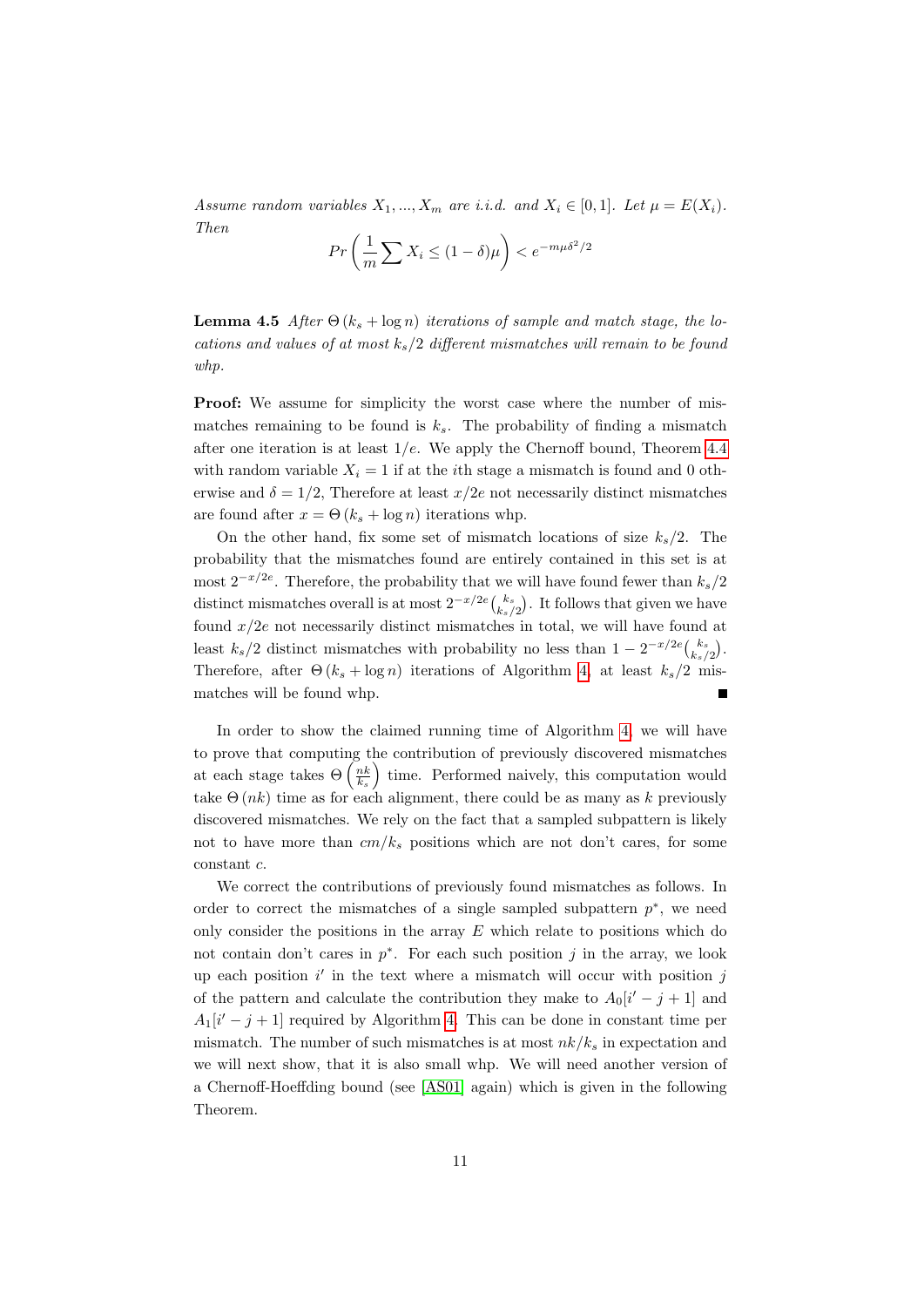#### Theorem 4.6 (Chernoff bound - error relative to 2nd moment) Let

 $X_1, ..., X_m$  be discrete, independent random variables such that  $E(X_i) = 0$  and  $|X_i| \leq 1$  for all i. Let  $X = \sum_{i=1}^m X_i$ . Then

$$
Pr\left(X \ge \lambda \sqrt{Var(X)}\right) \le e^{-\lambda^2/4}
$$

for any  $0 \leq \lambda \leq 2\sqrt{Var(X)}$ .

We can now show the total number of not necessarily distinct mismatches that will need to be corrected in one stage of the recursive algorithm.

<span id="page-11-1"></span>**Lemma 4.7** If the sample and match stage is run  $\Theta(k_s + \log n)$  times, the number of times a previously discovered mismatch is found is  $O(nk(k<sub>s</sub> +$  $\log n/k_s$ ) whp.

**Proof:** Fix the number of iterations of the sample and match stage to be  $r =$  $d(k_s + \log n)$  for some constant d. We will show that for d sufficiently large, the claim holds whp. Clearly if the claim is true for large  $d$  it will also be true for smaller values of d as the number of mismatches found increases with the number of iterations. We consider the random variables  $\{X_{i,j}\}_{i\in[m],j\in[r]}$ which indicate whether  $p_i$  was replaced with a  $\phi$  in iteration j. We let  $X_{i,j} = 1$ with probability  $1/k_s$  and 0 otherwise. Let  $a_i$  be the number of mismatches previously found at index i of the pattern when comparing it to the text in all alignments. The total number of these previously found mismatches over all r iterations is therefore  $X = \sum_{i \in [m], j \in [r]} a_i X_{i,j}$ . We want to show that X is  $O(nk(k_s + \log n)/k_s)$  whp.

In order to be able to use the Chernoff bound we need to define  $Y_{i,j} = \frac{a_i}{n} X_{i,j}$ and  $Y = \sum_{i=1}^{m} Y_i = \frac{1}{n} X$  and show several bounds on these random variables. We notice that  $Y_i \in \{0, \frac{a_i}{n}\}\in [0,1]$ . Hence, according to the Chernoff bound (Theorem [4.6\)](#page-10-1) as long as  $r < 4Var(Y)$ 

<span id="page-11-0"></span>
$$
Pr\left(Y - E(Y) \ge \sqrt{rVar(Y)}\right) \le e^{-r/4} < e^{-d\log n/4} \tag{2}
$$

meaning  $Y \leq E(Y) + \sqrt{rVar(Y)}$  whp. Notice though that if  $Var(Y)$  is smaller then  $r/4$ , the probabilities must be even better, and surely  $Y \leq$  $E(Y) + \sqrt{rVar(Y)}$  whp. Next, we calculate  $E(Y)$  and  $Var(Y)$ :

$$
E(Y) = \sum_{i \in [m], j \in [r]} \frac{a_i}{n} E(X_{i,j}) = \sum_{i \in [m], j \in [r]} \frac{a_i}{n} \frac{1}{k_s} = \frac{r}{nk_s} \sum_{i=1}^m a_i
$$
  

$$
Var(Y) = \sum_{i \in [m], j \in [r]} \frac{a_i^2}{n^2} Var(X_{i,j}) \le \sum_{i \in [m], j \in [r]} \frac{a_i^2}{n^2} \frac{1}{k_s} = \frac{r}{n^2 k_s} \sum_{i=1}^m a_i^2
$$

Finally, the sum  $\sum_{i=1}^{m} a_i$  is the number of mismatches previously found, and so, it is bounded above by  $nk$ . The number of mismatches in each index is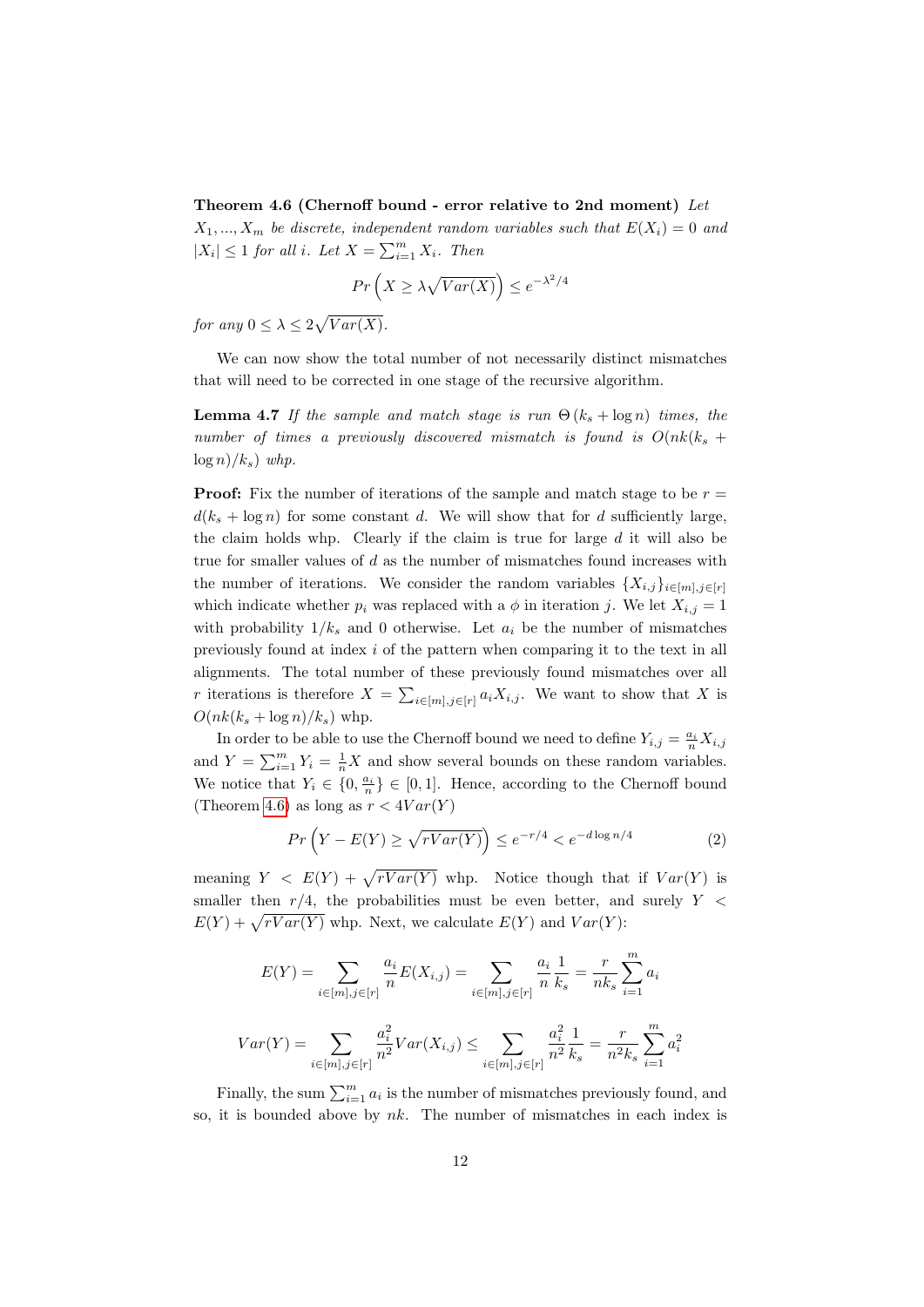bounded by *n*, hence the sum  $\sum_{i=1}^{m} a_i^2$  is bounded by max  $a_i \sum_{i=1}^{m} a_i \leq n^2 k$ . Therefore it follows that  $Var(Y) \leq rk/k_s$ .

By applying inequality [2,](#page-11-0) we get that  $Y < \frac{rk}{k_s} + \sqrt{\frac{r^2 k}{k_s}}$  whp, and so, X is  $O(\frac{k}{k_s}nr)$  whp as required.

<span id="page-12-1"></span>Using Lemma [4.7](#page-11-1) we can now give the time complexity of running the selfcorrecting 1-mismatch algorithm  $\Theta(k_s + \log n)$  times:

Corollary 4.8 The time complexity of running the self-correcting 1-mismatch algorithm  $\Theta(k_s + \log n)$  times (as needed in one stage of our recursion) is  $\Theta\left(n\left(k+\frac{k}{k_s}\log n+k_s\log m+\log n\log m\right)\right).$ 

**Proof:** Computing  $A_0$  and  $A_1$  using FFTs, takes  $\Theta(n \log m)$  time for each run. Therefore, overall, their computation takes  $\Theta(n(k_s + \log n) \log m)$  time. The time complexity of handling all the previously found mismatches in all runs, accumulates to  $\Theta(kn(k_s + \log n)/k_s)$  according to Lemma [4.7.](#page-11-1)

Therefore, the overall time complexity is  $\Theta(n (k + k/k_s \log n + k_s \log m + \log n \log m)).$  $\blacksquare$ 

We can now give the final time complexity for the recursive randomised k-mismatch with don't cares algorithm.

**Theorem 4.9** Algorithm [3](#page-8-0) runs in  $\Theta(n(k + \log m \log k) \log n)$  time.

**Proof:** Let us concentrate on the  $i$ -th stage of the recursion. At this stage we need to solve the  $k/2^i$ -mismatch problem, by running the self-correcting 1mismatch algorithm  $\Theta(2^i + \log n)$  times. According to Corollary [4.8](#page-12-1) this takes overall  $\Theta\left(n\left(k+\frac{k}{2^i}\log n+2^i\log m+\log n\log m\right)\right)$  time.

Summing up the time taken by all stages together we therefore get  $\Theta(n (k \log k + k \log n + k \log m + \log n \log m \log k))$ , which can be simplifed to  $\Theta(n (k + \log m \log k) \log n)$ 

### <span id="page-12-0"></span>5 Deterministic k-mismatch with don't cares

In this Section we give an  $\Theta(nk^2 \log^2 m)$  time deterministic solution for the k-mismatch with don't cares problem. Our algorithm is based on Algorithm [2](#page-6-0) but instead of simply taking random subpatterns of our pattern, it uses a group testing scheme to select the subpatterns.

Group testing is a long studied problem in combinatorics. A small set of k ill people are to be identified from a set of size  $m$  by using only queries (tests) of the form "Does set X contain an ill person?". Group testing is used in many applications, including detecting syphilis or HIV in blood samples [\[Dor43\]](#page-17-5),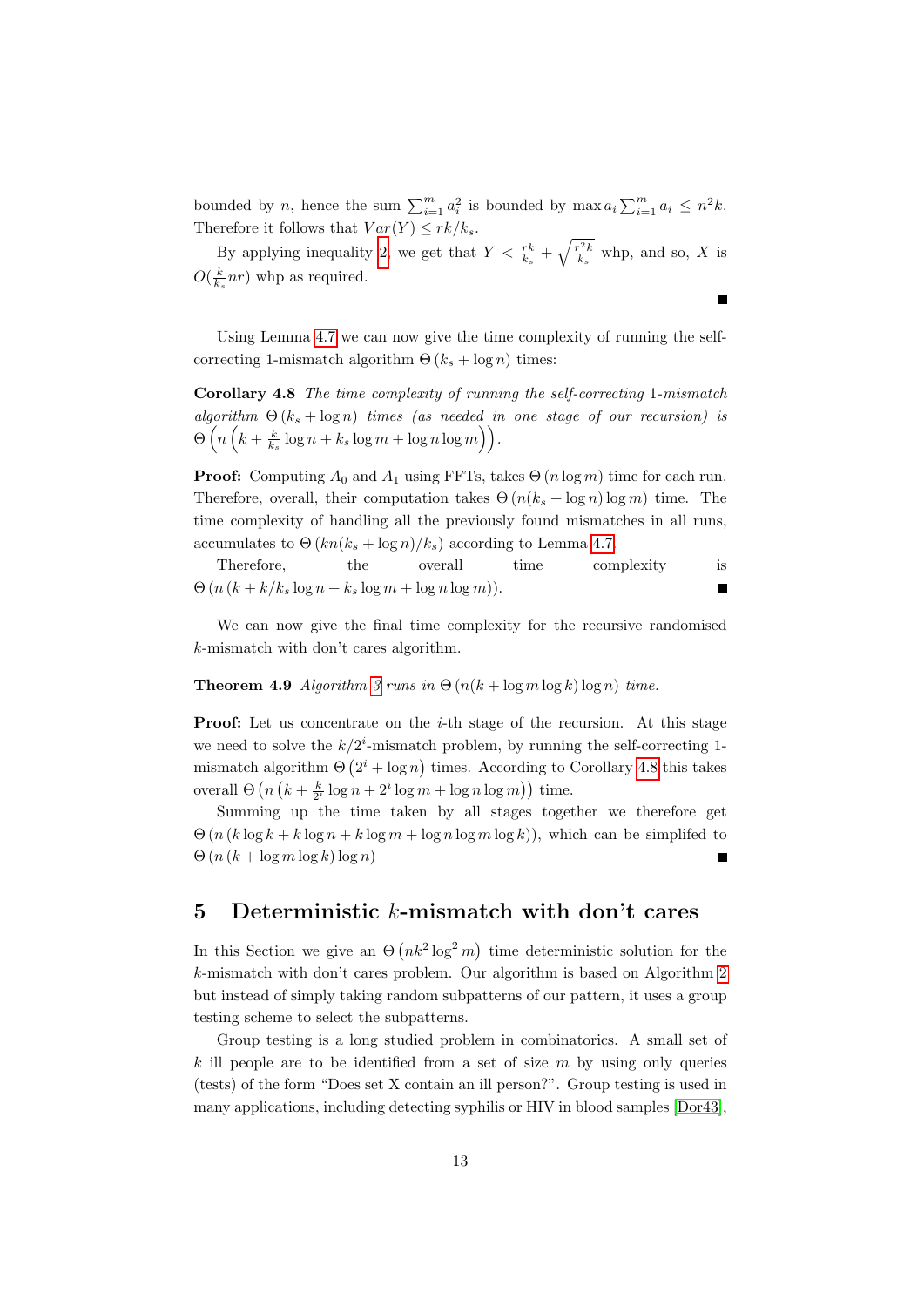quality control [\[SG59\]](#page-18-6), communication [\[KS64,](#page-18-7) [Wol85\]](#page-18-8), software testing [\[BG02,](#page-16-8) [CDFP97\]](#page-16-9) and numerous examples in computational molecular biology [\[DH00,](#page-17-6) [FKKM97,](#page-17-7) [ND00,](#page-18-9) [BBKT96,](#page-16-10) [PL94,](#page-18-10) [BLC91,](#page-16-11) [BBK](#page-16-12)+95, [TJP00\]](#page-18-11). The conventional use of group testing is as a stand alone tool but in this paper, we use it in a novel way as a building block of our algorithm.

The definition of a group testing scheme (GT) is as follows:

Definition 5.1 Consider a universe U of size m. A family of tests (subsets)  $\mathcal{F} \subset \mathcal{P}(U)$  is a group testing scheme of strength r  $((m, r)$ -GT) if for any subset  $A \subset U$  of size at most r, and for any element  $x \notin A$ , there exists a test  $B \in \mathcal{F}$ that distinguishes x from A, meaning  $x \in B$  while  $A \cap B = \emptyset$ .

Our algorithm, as other applications of group testing, requires a group testing scheme which is as small as possible. The smallest explicit construction for  $(m, r)$ -GT schemes hitherto contains  $t = \Theta(\min[r^2 \ln m, m])$  tests, and takes  $\Theta$  (rm ln m) time to build [\[PR08\]](#page-18-12).

<span id="page-13-0"></span>**Theorem 5.2** ([\[PR08\]](#page-18-12)) Let m and r be positive integers. It is possible to construct an  $(m, r)$ -GT scheme containing  $\Theta$  (min $[r^2 \ln m, m]$ ) tests in  $\Theta$  (rm  $\ln m$ ) time.

Our usage of group testing is straightforward using the combinatorial concepts of selection by intersection and strongly-selective families (SSF) [\[CMS03\]](#page-17-8). Selection by intersection means distinguishing an element from a set of elements by intersecting it with another set. More precisely:

**Definition 5.3** Given a subset  $A \subset U$  of a universe U, element  $x \in A$  is selected by subset  $B \subset U$  if  $A \cap B = \{x\}$ . An element is selected by a family of subsets  $\mathcal{F} \subset \mathcal{P}(U)$  if one of the subsets in  $\mathcal{F}$  selects it.

An SSF is a family of subsets that select any element out of a small enough subset of the universe. More precisely,

**Definition 5.4** A family  $\mathcal{F} \subset \mathcal{P}(U)$  is said to be  $(m, r)$ -strongly-selective if, for every subset  $A \subset U$  of size  $|A| = r$ , all elements of A are selected by F. We call such a family an  $(m, r)$ -SSF.

SSFs and group testing schemes are almost equivalent. On the one hand, an  $(m, r + 1)$ -SSF is a group testing scheme of strength r. On the other hand, a group testing scheme of strength r in a universe of size m is an  $(m, r)$ -SSF. For a detailed proof see [\[KS64\]](#page-18-7). We will work with the notation of SSFs from now on. Rewriting Theorem [5.2](#page-13-0) in terms of SSFs we get the following result.

**Corollary 5.5** Let  $m$  and  $r$  be positive integers. It is possible to construct an  $(m, r)$ -SSF of size  $\Theta$  (min $[r^2 \ln m, m]$ ) in  $\Theta$  (rm  $\ln m$ ) time.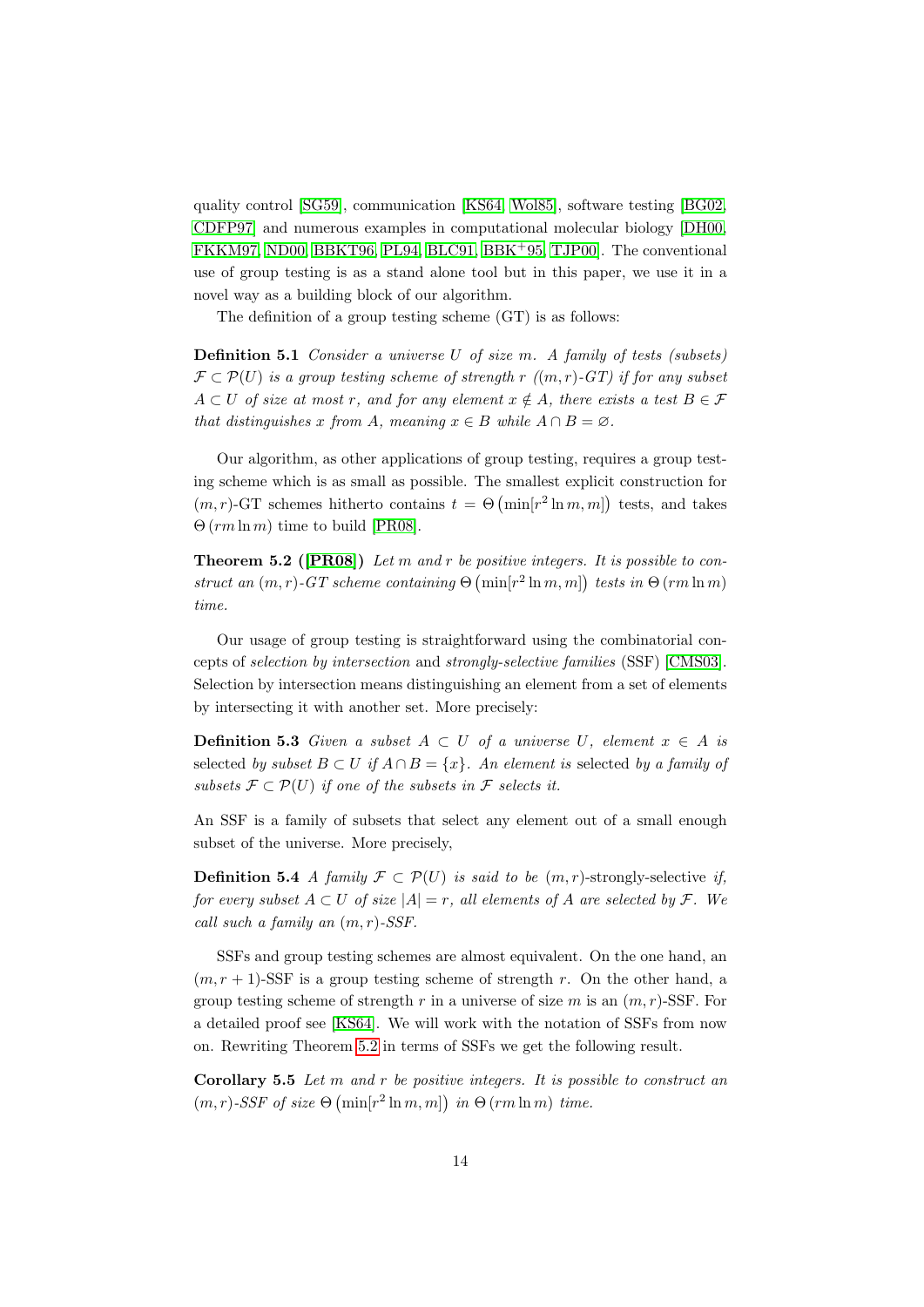How will we choose the subpatterns  $p^*$ ? We give a 1-1 correspondence between the patterns p <sup>∗</sup> and the sets in the SSF. Each test of the SSF can be regarded as a set of locations in the input pattern  $p$ . We use these locations to form the subpatterns  $p^*$  so that  $p_j^* = p_j$  for the locations that are in the test and  $p^* = \phi$ , the don't care symbol, otherwise.

An overview of the deterministic solution for  $k$ -mismatch with don't cares algorithm is given in Algorithm [5.](#page-14-0) Note that the strength  $r$  is now set to  $k$ and that this deterministic algorithm is similar in structure to the randomised solution presented in Algorithm [2.](#page-6-0)

<span id="page-14-0"></span>

| <b>Input:</b> Pattern $p$ , text $t$ and an integer $k$                   |       |
|---------------------------------------------------------------------------|-------|
| <b>Output:</b> $O[i] = HD_k(p, t[i, \ldots, i + m - 1])$                  |       |
| for each $s \in (m, k)$ -SSF do                                           |       |
| /* Sample and Match stage                                                 |       |
| Choose subpattern $p^*$ according to s;                                   |       |
| Algorithm $1(p^*, t)$ ;                                                   |       |
| Let $L[i]$ = total number distinct mismatches found at alignment i;       |       |
| /* Checking stage                                                         | $*$ / |
| Check at each position $i$ in $t$ that all mismatches were found;         |       |
| $O[i] = L[i]$ , if all mismatches found, otherwise $O[i] = \perp$ ;       |       |
| $\Lambda$ locarithm $\bar{z}$ . Deterministie k mismateh with den't earns |       |

**Algorithm 5:** Deterministic  $k$ -mismatch with don't cares

We can now show that Algorithm [5](#page-14-0) gives a deterministic solution for the k-mismatch problem with don't cares.

#### **Theorem [5](#page-14-0).6** Algorithm 5 computes  $HD_k(i)$  for all locations i.

**Proof:** Let  $i$  be an alignment of the pattern with respect to the text for which  $\ell = HD(i) \leq k$ . Let  $j_1, ..., j_\ell \in [m]$  be the mismatch locations in the pattern. We show wlog that the mismatch in location  $j_1$  will be found. According to the definition of an  $(m, k)$ -SSF,  $j_1$ , is selected by at least one of the tests in the family. The subpattern which matches this set will have don't cares in all locations  $j_h$  except in  $j_1$ . Therefore, this subpattern will have only one mismatch with the text in alignment *i*. Hence, location  $j_1$  would be found when running the Algorithm [1](#page-5-0) on  $p^*$  and t as required.

We can now see that for all alignments i where  $HD_k(i) \leq i$ , all mismatches will be found. Moreover, the checking phase will detect if the Hamming distance is in fact greater than  $k$ . It therefore follows that Algorithm [5](#page-14-0) provides a full deterministic solution to the k-mismatch problem with don't cares.

The running time is given in the following Theorem.

**Theorem [5](#page-14-0).7** Algorithm 5 runs in  $\Theta(nk^2 \log^2 m)$  time.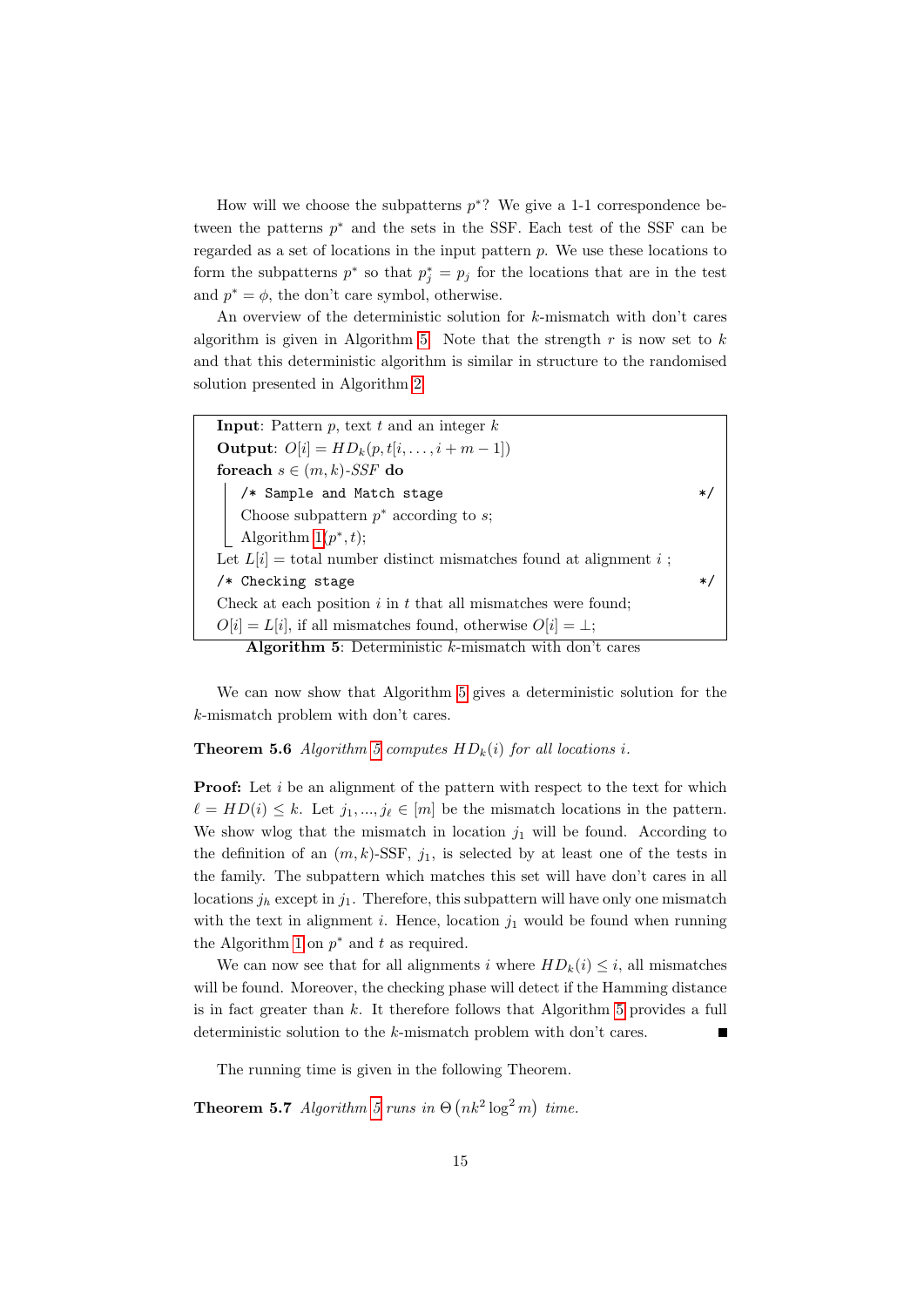**Proof:** The  $(m, k)$ -SSF can be computed in  $\Theta(mk \log m)$  time, creating  $\Theta(k^2 \log m)$  tests. For each subpattern, the 1-mismatch calculation takes  $\Theta(n \log m)$  time or  $\Theta(n k^2 \log^2 m)$  time overall. Storing and counting the up to k distinct 1-mismatches at each location will take  $\Theta(nk \log k)$  further time. Finally, we can check and correct all mismatches found in  $\Theta(n \log m + nk)$  time. The total running time is therefore  $\Theta(nk^2 \log^2 m)$  as required.

### Further deterministic speedups

So far we have based our deterministic algorithm on the randomised Algorithm [2,](#page-6-0) using group testing schemes instead of randomness. With some more effort, we can base the deterministic algorithm on the faster randomised Algorithm [3.](#page-8-0) However in order to benefit from this, we need to also replace the usage of group testing schemes with another derandomisation tool. In the analysis of Algorithm [3](#page-8-0) the speed advantage came from the observation that finding the first  $k/2$  mismatches is easier than finding the last  $k/2$ . We therefore need a derandomisation tool to help us exploit this fact and group testing will not suffice on its own. Fortunately, there exists a tool suitable for our needs which is known as a selector. An  $(m, k)$ -selector is similar to a  $(m, k)$ -SSF, but instead of selecting all  $k$  elements as the SSF would do, it instead only guarantees to select at least  $k/2$  of them. This weaker property of selectors has the advantage that the lower bound for the number of tests for a selector is  $\Omega(k \log_k m)$  whereas it is  $\Omega(k^2 \log_k m)$  for group testing [\[CMS01\]](#page-17-9). Therefore, using selectors instead of SSFs could potentially save a factor of  $k$  in the running time. Unfortunately, there are no known efficient algorithms for explicitly building selectors of size smaller then  $\Theta(k \text{ polylog}m)$  [\[CK05\]](#page-17-10) where polylogm hides a large exponent. We finish with the following two remarks.

**Remark 1** The k-mismatch problem with don't cares can be solved using  $(m, k)$ selectors instead of  $(m, k)$ -SSFs combined with Algorithm [3.](#page-8-0)

**Remark 2** As the best construction of  $(m, k)$ -selectors is of size  $\Theta$  (k polylogm) and takes  $\Theta$  (m polylogm) time to construct, the new algorithm will then run in Θ (nk polylogm). However, more efficient constructions of selectors will translate into more efficient algorithms for the k-mismatch problem.

## 6 Conclusion and Open Problems

We have presented the first non-trivial algorithms for the  $k$ -mismatch problem with don't cares. We conjecture that the gap between the deterministic and randomised complexities can be closed. A further interesting open question is √ whether an  $\tilde{\Theta}(n\sqrt{k})$  algorithm can be found to match the fastest known solution for the problem without don't care symbols.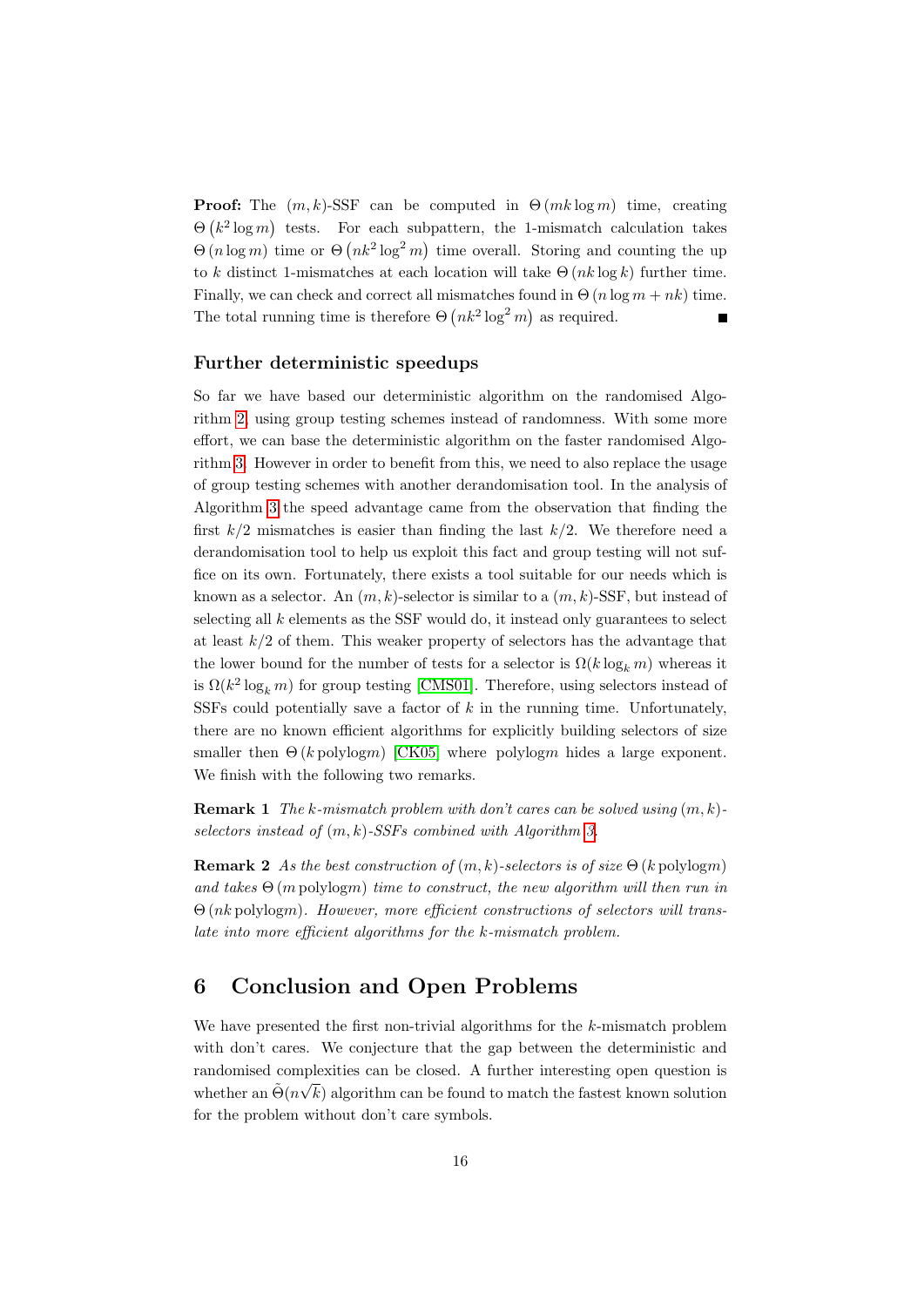## References

- <span id="page-16-3"></span>[Abr87] K. Abrahamson. Generalized string matching. SIAM journal on Computing, 16(6):1039–1051, 1987.
- <span id="page-16-5"></span>[Aku95] T. Akutsu. Approximate string matching with don't care characters. Information Procesing Letters, 55:235–239, 1995.
- <span id="page-16-4"></span>[ALP04] Amihood Amir, Moshe Lewenstein, and Ely Porat. Faster algorithms for string matching with k mismatches. J. Algorithms, 50(2):257–275, 2004.
- <span id="page-16-7"></span>[AS01] N. Alon and J. Spencer. The Probabilistic Method. John Wiley and Sons Inc., 2nd edition, 2001.
- <span id="page-16-12"></span>[BBK+95] W.J. Bruno, D.J. Balding, E. Knill, D. Bruce, C. Whittaker, N. Dogget, R. Stalling, and D.C. Torney. Design of efficient pooling experiments. Genomics, 26:21–30, 1995.
- <span id="page-16-10"></span>[BBKT96] D. J. Balding, W. J. Bruno, E. Knill, and D. C. Torney. A comparative survey of non-adaptive pooling designs. Institute for Mathematics and Its Applications, 81:133–+, 1996.
- <span id="page-16-8"></span>[BG02] A. Blass and Y. Gurevich. Pairwise testing. Bulletin of the EATCS, 78:100–132, 2002.
- <span id="page-16-11"></span>[BLC91] E. Barillot, B. Lacroix, and D. Cohen. Theoretical analysis of library screening using a N-dimensional pooling strategy. Nucleic Acids Research, 19(22):6241–6247, 1991.
- <span id="page-16-0"></span>[BM77] R. S. Boyer and J. S. Moore. A fast string matching algorithm. Communications of the ACM, 20:762–772, 1977.
- <span id="page-16-2"></span>[CC07] P. Clifford and R. Clifford. Simple deterministic wildcard matching. Information Processing Letters, 101(2):53–54, 2007.
- <span id="page-16-9"></span>[CDFP97] D.M. Cohen, S.R. Dalal, M.L. Fredman, and G.C. Patton. The AETG system: An approach to testing based on combinatiorial design. Software Engineering, 23(7):437–444, 1997.
- <span id="page-16-6"></span>[CGL04] Richard Cole, Lee-Ad Gottlieb, and Moshe Lewenstein. Dictionary matching and indexing with errors and don't cares. In  $STOC$  ' $04$ : Proceedings of the Annual ACM Symposium on the Theory of Computing, pages 91–100, 2004.
- <span id="page-16-1"></span>[CH02] R. Cole and R. Hariharan. Verifying candidate matches in sparse and wildcard matching. In STOC '02: Proceedings of the Annual ACM Symposium on Theory of Computing, pages 592–601, 2002.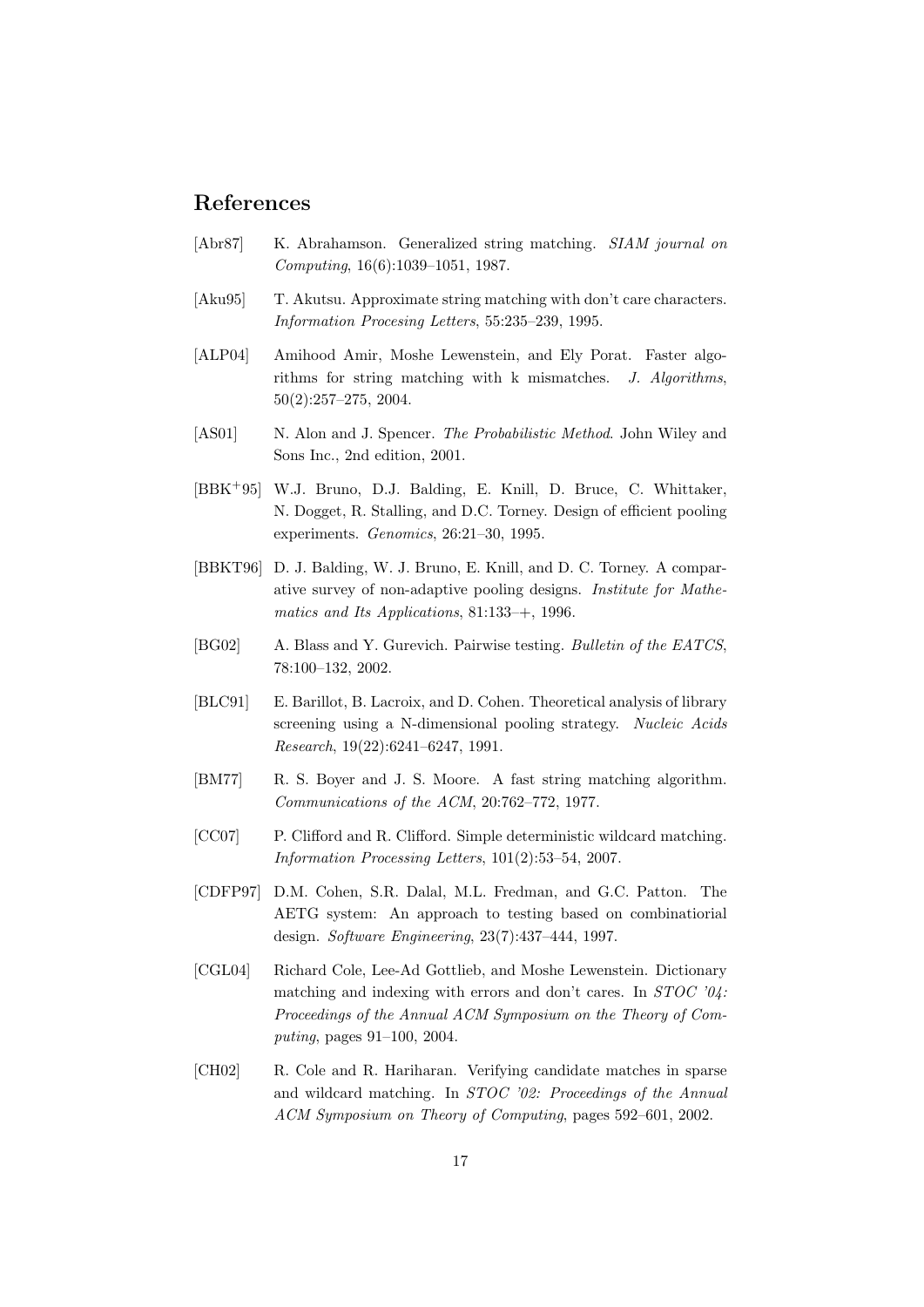- <span id="page-17-10"></span>[CK05] B. S. Chlebus and D. R. Kowalski. Almost optimal explicit selectors. In Maciej Liskiewicz and Rüdiger Reischuk, editors, Proceedings of Fundamentals of Computation Theory (FCT 2005), volume 3623 of LNCS, pages 270–280. Springer, 2005.
- <span id="page-17-4"></span>[CLR90] T. H. Cormen, C. E. Leiserson, and R. L. Rivest. Introduction to Algorithms. MIT Press, 1990.
- <span id="page-17-3"></span>[CLS+06] Ho-Leung Chan, Tak Wah Lam, Wing-Kin Sung, Siu-Lung Tam, and Swee-Seong Wong. A linear size index for approximate pattern matching. In CPM, pages 49–59, 2006.
- <span id="page-17-9"></span>[CMS01] Andrea E. F. Clementi, Angelo Monti, and Riccardo Silvestri. Selective families, superimposed codes, and broadcasting on unknown radio networks. In Proceedings of the twelfth annual ACM-SIAM symposium on Discrete algorithms (SODA '01), pages 709–718, 2001.
- <span id="page-17-8"></span>[CMS03] A.E.F. Clementi, A. Monti, and R. Silvestri. Distributed broadcast in radio networds of unknown topology. Theoretical Computer Science, 302(1–3):337–364, 2003.
- <span id="page-17-2"></span>[CP07] R. Clifford and E. Porat. A filtering algorithm for k-mismatch with don't cares. In 14th International Symposium on String Processing and Information Retrieval (SPIRE), pages 130–136, October 2007.
- <span id="page-17-6"></span>[DH00] D. Z. Du and F. K. Hwang. Combinatorial Group Testing and its Applications, volume 12 of Series on Applied Mathematics. World Scientific, 2nd edition, 2000.
- <span id="page-17-5"></span>[Dor43] R. Dorfman. The detection of defective members of large populations. The Annals of Mathematical Statistics, 14(4):436–440, 1943.
- <span id="page-17-7"></span>[FKKM97] M. Farach, S. Kannan, E. Knill, and S. Muthukrishnan. Group testing problems with sequences in experimental molecular biology. In the Compression and Complexity of Sequences 1997, page 357, 1997.
- <span id="page-17-0"></span>[FP74] M. Fischer and M. Paterson. String matching and other products. In R. Karp, editor, *Proceedings of the 7th SIAM-AMS Complexity* of Computation, pages 113–125, 1974.
- <span id="page-17-1"></span>[Ind98] P. Indyk. Faster algorithms for string matching problems: Matching the convolution bound. In FOCS '98: Proceedings of the 39th Annual Symposium on Foundations of Computer Science, pages 166– 173, 1998.